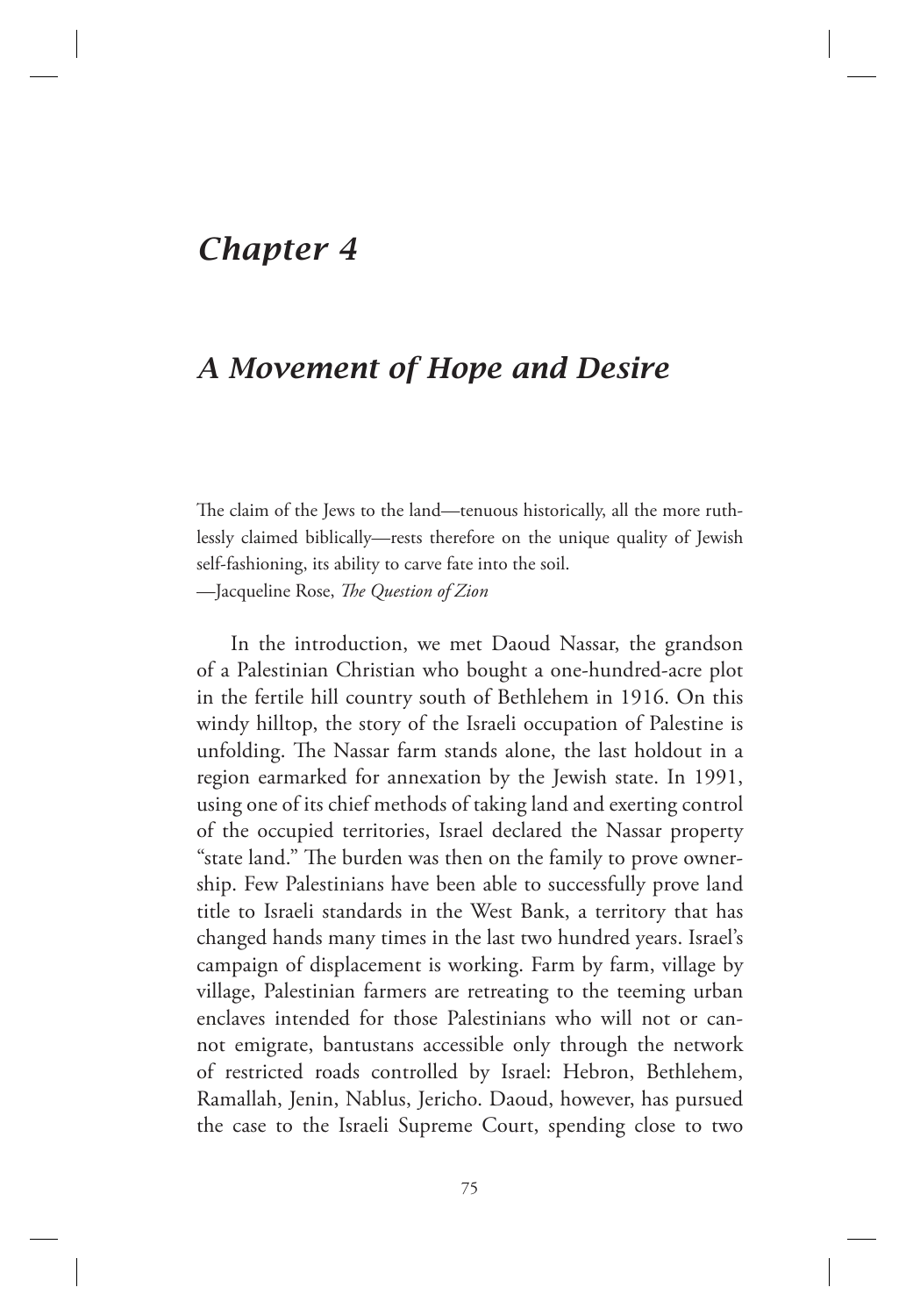hundred thousand dollars in legal fees and land surveys over an eighteen-year period, and the court has upheld his claim. Frustrated by this, Israel has attempted to gain the land by private means, i.e., buying it through questionable third-party arrangements—another common method of land acquisition. Daoud has been asked to name his price, but he remains steadfast. "We are not permitted to give up," he says. "This land is my mother. My mother is not for sale."

One day, Daoud was on his tractor cultivating a plot bordering the neighboring settlement. He was approached by a young man, perhaps no older than seventeen or eighteen, carrying a semi-automatic rifle—standard issue for an ideological Jewish settler in the West Bank. The boy approached Daoud, challenging him with the words, "What are you doing on our land?" Daoud answered him simply, "This is my land." "No, it is ours," said the boy, glaring at the Palestinian and nervously fingering his gun. Not a man to be intimidated, the farmer looked the boy directly in the eyes and said, "My grandfather bought this land. We have the papers to prove it." The young Jew, pointing to the sky, replied, "You have papers from here. We have papers from God."

#### Whose Land?

Like virtually every other location in the tiny strip of land between the Mediterranean Sea and the Jordan River known as Palestine, the land on which Daoud's farm sits is fraught with history. In this case the history is relatively recent. The Nassar land is located almost exactly in the center of today's Etzion settler bloc, an area charged with nationalist meaning for the State of Israel. In 1943, religious Jews founded Kfar Etzion near the road connecting Jerusalem to Hebron to the south. By 1947, there were 163 adults and 50 children living there. The kibbutz, together with three nearby kibbutzim established in that period, came to be called Gush Etzion (the Etzion bloc). The United Nations partition plan for Palestine of November 29, 1947, placed the Etzion bloc outside the borders of the proposed Jewish state. As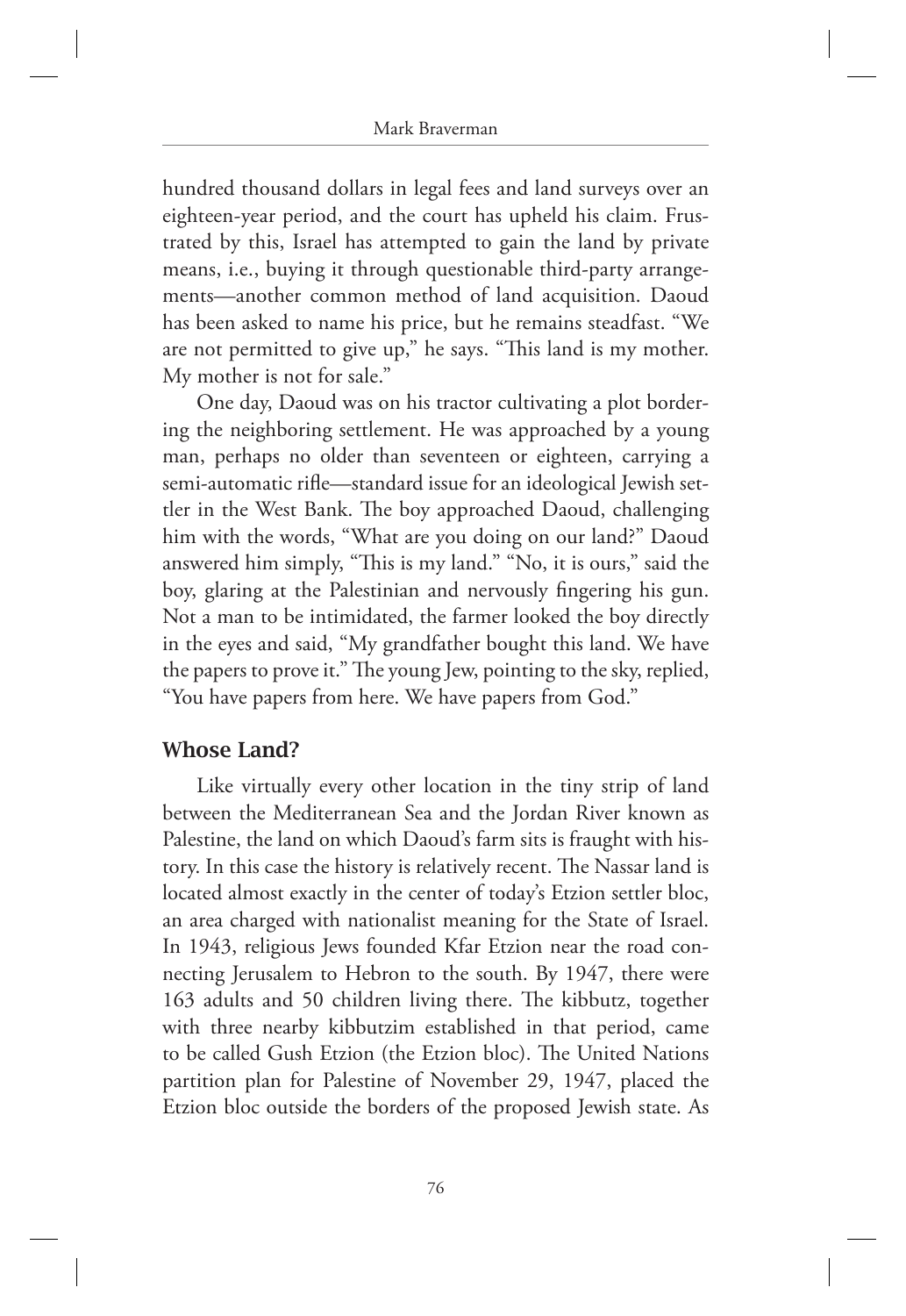the forces on the Jewish and Arab sides gathered for the battle for control of Palestine, the Etzion bloc's location on the important Jerusalem-Hebron road lent it great strategic importance.

Over the winter of 1947–48, as hostilities intensified, the situation for the Jews of Kfar Etzion became increasingly desperate as several relief convoys were attacked, suffered losses, and turned back to Jerusalem. In January, the women and children were evacuated. The final assault by Arab forces began on May 12, and on May 13 the defenders showed the white flag. What followed is known in Israel as the Kfar Etzion massacre. Some facts are in dispute, but it is generally agreed that 129 Jewish inhabitants were mowed down by Arab irregulars. It is not clear whether a command was given or if someone opened fire and others followed. By one report, Arab soldiers shouted "Deir Yassin!"—the name of a Palestinian village near Jerusalem where over one hundred men, women, and children had been murdered by Jewish forces the previous month.

Kfar Etzion became the symbol of the heroism and martyrdom of those who died to bring the state into existence. The dead of Kfar Etzion were buried on Mount Herzl in Jerusalem, Israel's military cemetery. The date of the massacre was later established as Israel's Memorial Day.

In 1967, the Etzion bloc was recaptured by Israel. The Israelis who, as children, had been evacuated from the kibbutz in 1948 led a public campaign for the site to be resettled, and Prime Minister Levi Eshkol gave his approval. Kfar Etzion was reestablished as a kibbutz in September 1967; as such, it was the first Israeli settlement in the West Bank.<sup>1</sup> The Etzion bloc is one of the three major settlement blocs in the West Bank,

<sup>1.</sup> The story of the return of the descendants of Kfar Etzion is powerful and helps us understand the emotions driving the impulse to settle the West Bank as a "return" to the land. Yet it's important to keep in mind that the Israeli government has never sanctioned a "return" for Palestinians currently living in the West Bank, Jordan, Lebanon, and other countries, who were once forced out of their own villages in present-day Israel. I am grateful to Anna Baltzer for this observation.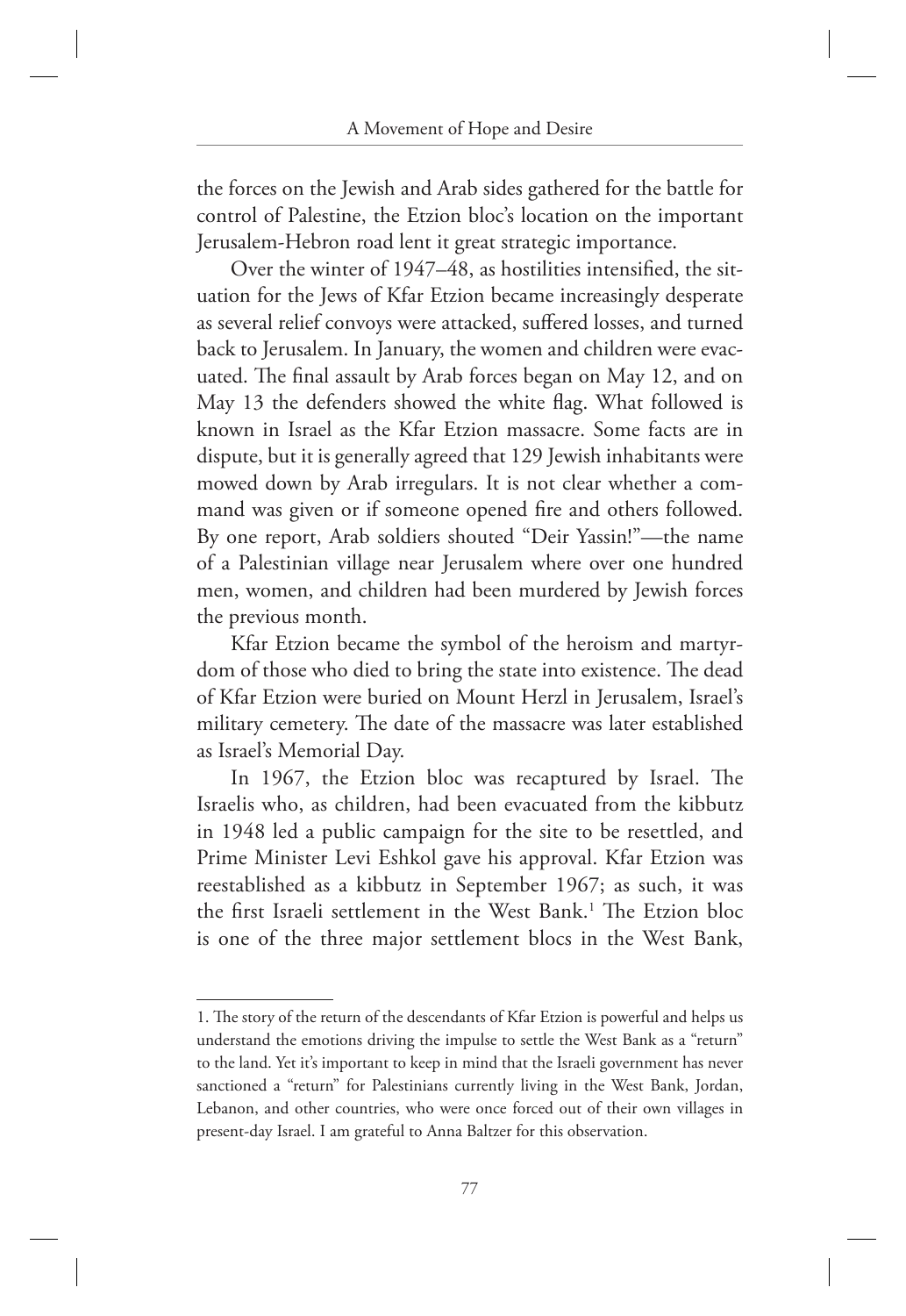and it has been an area of intense development and expansion, with settlement by immigrants from abroad and Israel proper actively encouraged. The entire Etzion bloc is situated in Area C, which is under the civil and military control of Israel per the 1993 Oslo Accords. The separation wall encloses the entire bloc at its northern, eastern, and southern boundaries, isolating the approximately twenty-five thousand Palestinian villagers and townspeople living within it from Bethlehem, East Jerusalem, and the rest of the West Bank. Most Jewish settlements in the bloc are religious. Israel claims this section of the West Bank as part of King David's biblical kingdom.

Neve Daniel is one of these settlements. It is named after the relief convoy from Jerusalem that was turned back in March 1948, an event that marked the beginning of the end for the people of Kfar Etzion. The settlement of about fifteen hundred religious Jewish immigrants from the former Soviet Union, France, and North America borders the Nassar land to the east. In fact, recent Israeli maps of the area where the Nassar farm sits show not the Nassar property, but an area of pale blue that signifies an area of future expansion for the settlement.

Shaul Goldstein is the mayor of Neve Daniel. His father fought in the battle in which Israel reclaimed the area from Jordan in 1967. In 2007, Goldstein was interviewed for a feature article by *Los Angeles Times* reporter Richard Boudreaux, who visited the Nassar land in preparing the story. "In my view," Goldstein is quoted saying in the piece, "Israel from the Mediterranean to the Jordan Valley is a Jewish state. Its lands are earmarked first and foremost for Jewish citizens" ("A West Bank Struggle Rooted in Land," *Los Angeles Times*, December 27, 2007)*.*

The newspaper article provides recent historical background for Goldstein's claim. Since 1967, when the land was occupied, it reads, Israel has pursued a program of seizing land from Palestinians and turning it over to Jewish settlement development. "Parcel by parcel," continues the piece, "Israel is taking control of farms, pastures and underground water sources to expand the Gush Etzion settlements for a growing population that now totals more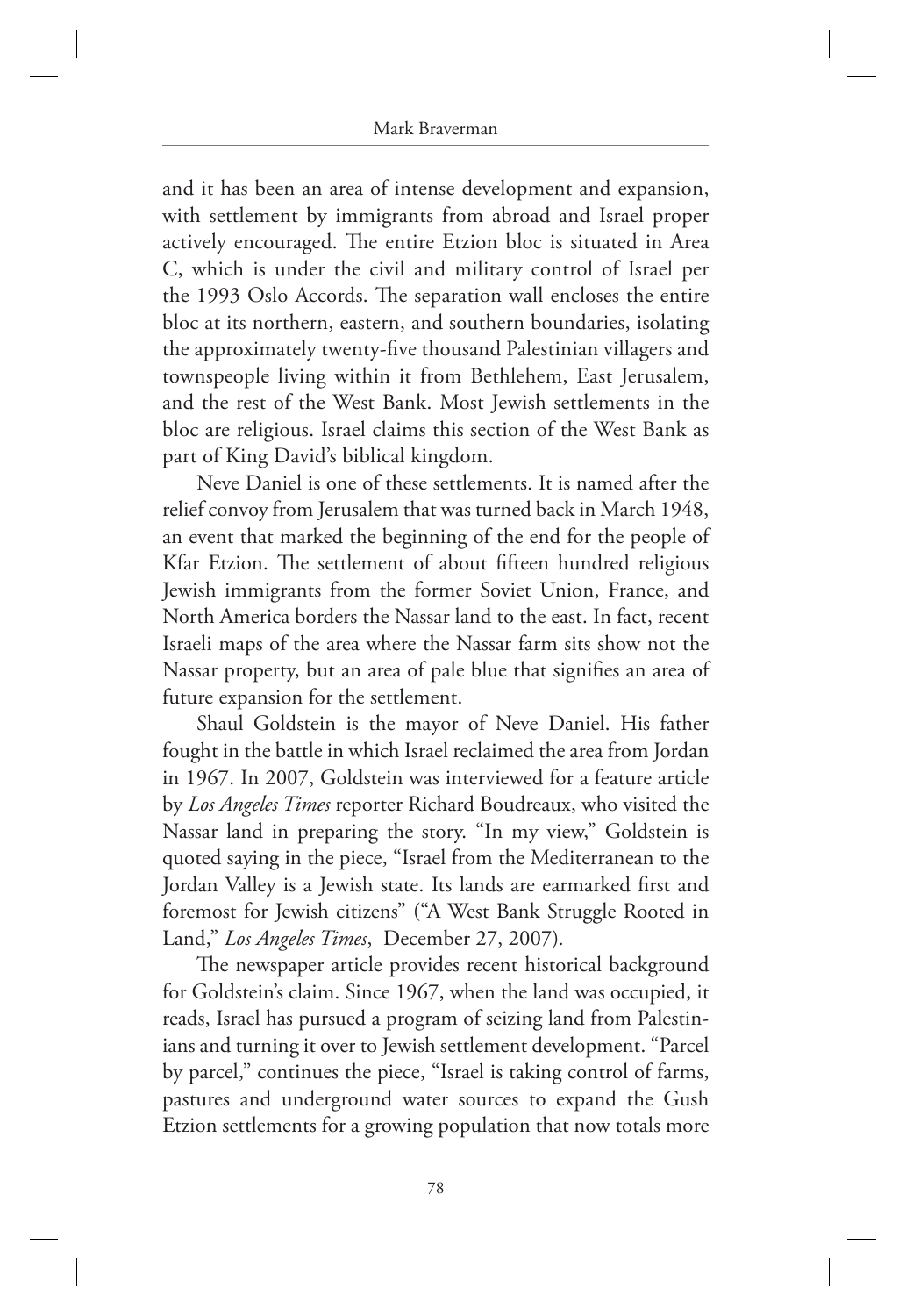than 55,000." Drawing the obvious conclusion about the future planned for the Palestinians of the Etzion bloc, Boudreaux writes, "Clearly, the plan does not include a thriving of these communities, or even their continuation. This land is for the Jews." The Palestinians of the area, he points out, quoting a local Palestinian lawyer, are "'severed from their places of work and education, their medical services, their extended families and, indeed, the rest of Palestine…I don't believe that these small communities could survive for long.'"

#### Lords of the Land

What was the impact of this story on the readers of the *Los Angeles Times* when they opened their newspapers over morning coffee on December 27, 2007? What does an American think when he hears about a colonialist project to take land from indigenous people out of a belief that the land belongs to the colonists by divine right?

The story should be painfully familiar to Americans, who may nevertheless be shocked to see it unfolding in our own time. Israelis, however, have been hearing about it for over two decades. Amira Hass, the Israeli reporter for Israel's daily *Haaretz*, has been telling Israelis the story of the occupation for over two decades. Hass lived in and reported from Gaza from 1993 to 1997, moving then to Ramallah in the West Bank, where she lives today. She files regular reports on the impact of the occupation on Palestinian society as settlement activity has progressed, adding over a quarter of a million Jewish settlers since the mid-1980s. Hass has chronicled the growing boldness of ideological settlers who disrupt Palestinian agricultural activity through armed harassment—behavior allowed and even protected by Israeli security forces. This pattern, maintained throughout the West Bank from Jenin in the north to Hebron in the south, complements the "official" state policies of roadblocks, house demolitions, segregated roads, and the expropriation of land and water sources in the inexorable process of displacement and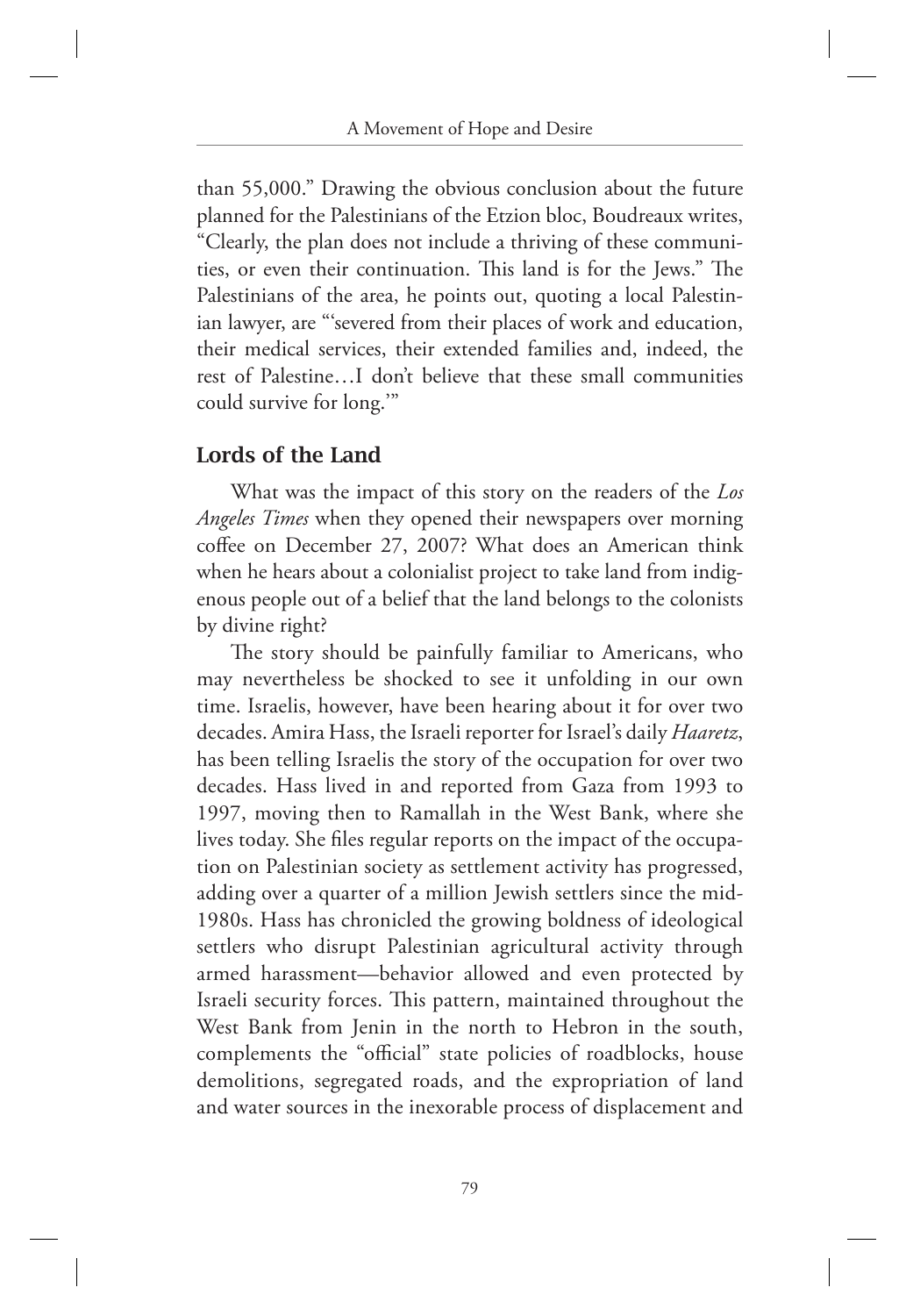dispossession that is the occupation. The settlers, Hass is saying, are doing the state's bidding.

Hass filed a story in August 2007, describing how she, another Israeli journalist, and three UN humanitarian workers were assaulted by Jewish settlers. The armed ideologues attacked the team's jeep, smashing the windshield and effectively holding them hostage. "They behaved like lords of the land," writes Hass, explaining how the laws applying in the occupied territories prohibit Israeli police or military from taking direct action against the settlers; on the contrary, such soldiers are officially there to "protect" settlers ("The Hebron Tactic," *Haaretz*, August 8, 2007). "The tactic," writes Hass, "is one that is well-known from Hebron, the same tactic that helped to cleanse the Old City of most of its Palestinian residents: Jews harass and bully and then threaten to lodge complaints against their victims with the Israeli police… they practice terrorizing Palestinians because Israeli authorities let them do so. In their own way, they do the same thing the 'legitimate' occupation authorities do: They drive the Palestinians off their land to make room for Jews. In other words, they are following orders."

These daily encounters are not accidents. They are not the random acts of a lunatic fringe of Israeli society. The settler boy who confronted Daoud Nassar in his field, the soldiers who observe from the sidelines or intervene only at times and only half-heartedly to prevent overt bloodshed from the violent actions of nationalist fanatics, the government agencies that facilitate the systematic dispossession of an indigenous population, the contractors who build the restricted roads and bulldoze houses and fields to construct the separation barrier—these are all part of a system that draws power from the same source.

Jews here and in Israel who present themselves as sympathetic to the "Palestinian cause" like to distance themselves from what they call the "extremist fringe" represented by the ideological settler movement. They claim that the criminal, racist actions of this violent minority are not the true face of the occupation. Not that the occupation does not, of necessity, compromise Palestinian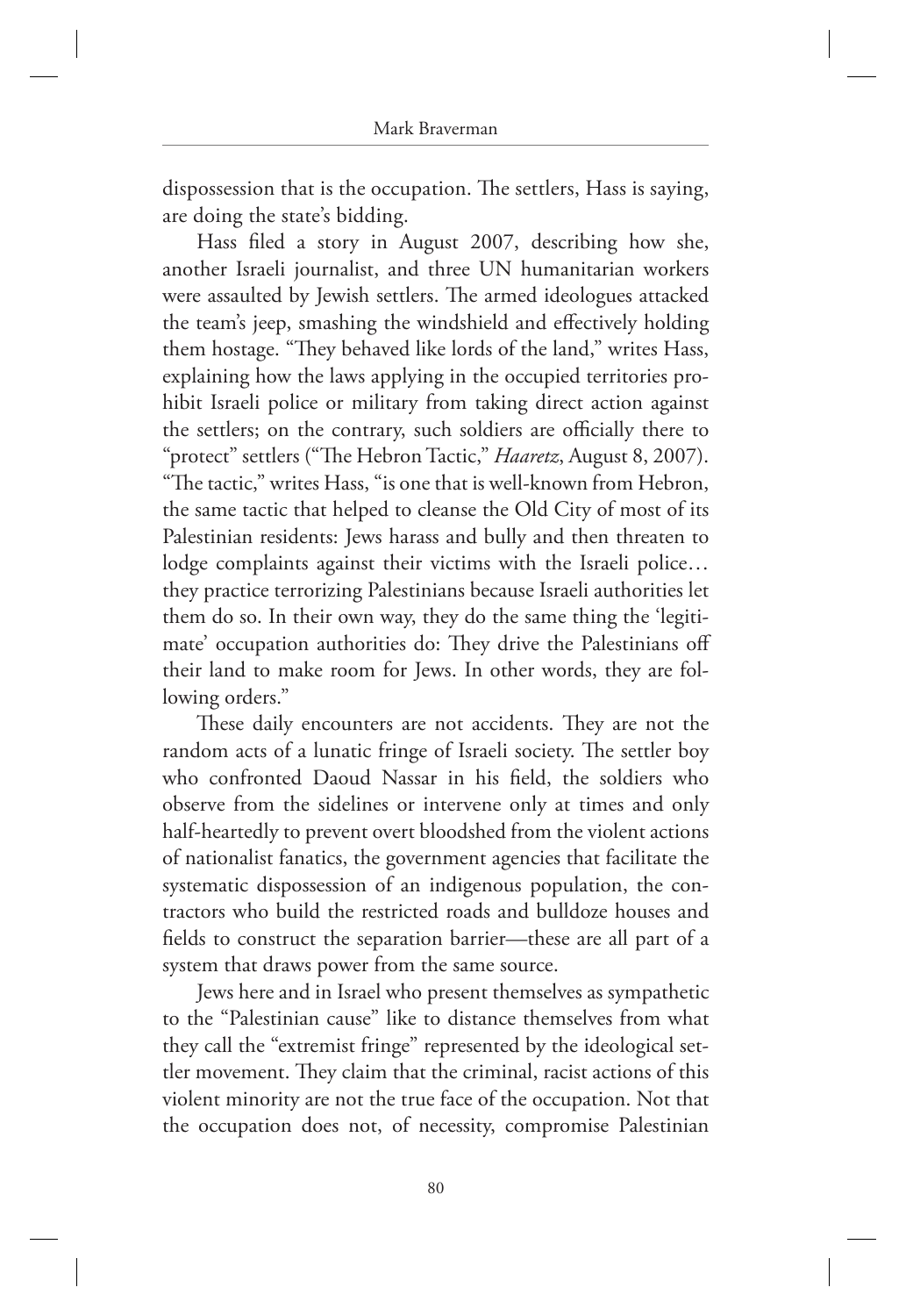rights, continues this argument. It does, but it should come to an end once Israel can reach a negotiated agreement with the Palestinians. It's the classic straw man: the settlers are bad, but we, who believe in human rights, fair play, and nonviolence are good. Hass's reports, and the witness of anyone who has seen firsthand the ongoing ethnic cleansing of the shepherds of the southern West Bank and the farmers of the fertile territory in the northern hilltops and valleys, gives the lie to this "moderate" position. Hass's analysis is unerringly, tragically accurate: the settlers are acting out the will and intent of the Israeli government.

# The Dreaded Trait of the Past

How did we get here? This is the precise question posed by Jacqueline Rose, the same Rose singled out by the AJC's Alvin Rosenfeld as one of the "new anti-Semites" of the Left. Rose, who visited the West Bank in 2002 to make a documentary, was moved to write the brief and compelling *The Question of Zion* in an effort "to understand the force—at once compelling and dangerous—of Israel's dominant vision of itself as a nation" (Rose 2005, xi).

Rose opens her book with the recounting of the 2003 suicide bombing in Haifa that killed four children. "While Ariel Sharon sent his planes into Syria in response," she writes, Israeli radio broadcasted an interview with Golda Meir, recorded during the Yom Kippur War thirty years earlier, in which she said that "Israel had no responsibility for war 'because all the wars against Israel have nothing to do with Israel" (xi). Rose pursues the questions that we, not only as Jews but as citizens of the world, must ask ourselves: What is the source of Israel's view of itself as a nation? What is it about our collective Jewish consciousness that allows us to see ourselves as innocent of the trouble in which we find ourselves? Who is this people that presents itself, in Rose's words, "as eternally on the defensive, as though weakness were a weapon, and vulnerability its greatest strength?" (xiii). What is it, asks Rose, "about the coming into being of this nation, and the movement out of which it was born, that allowed it—and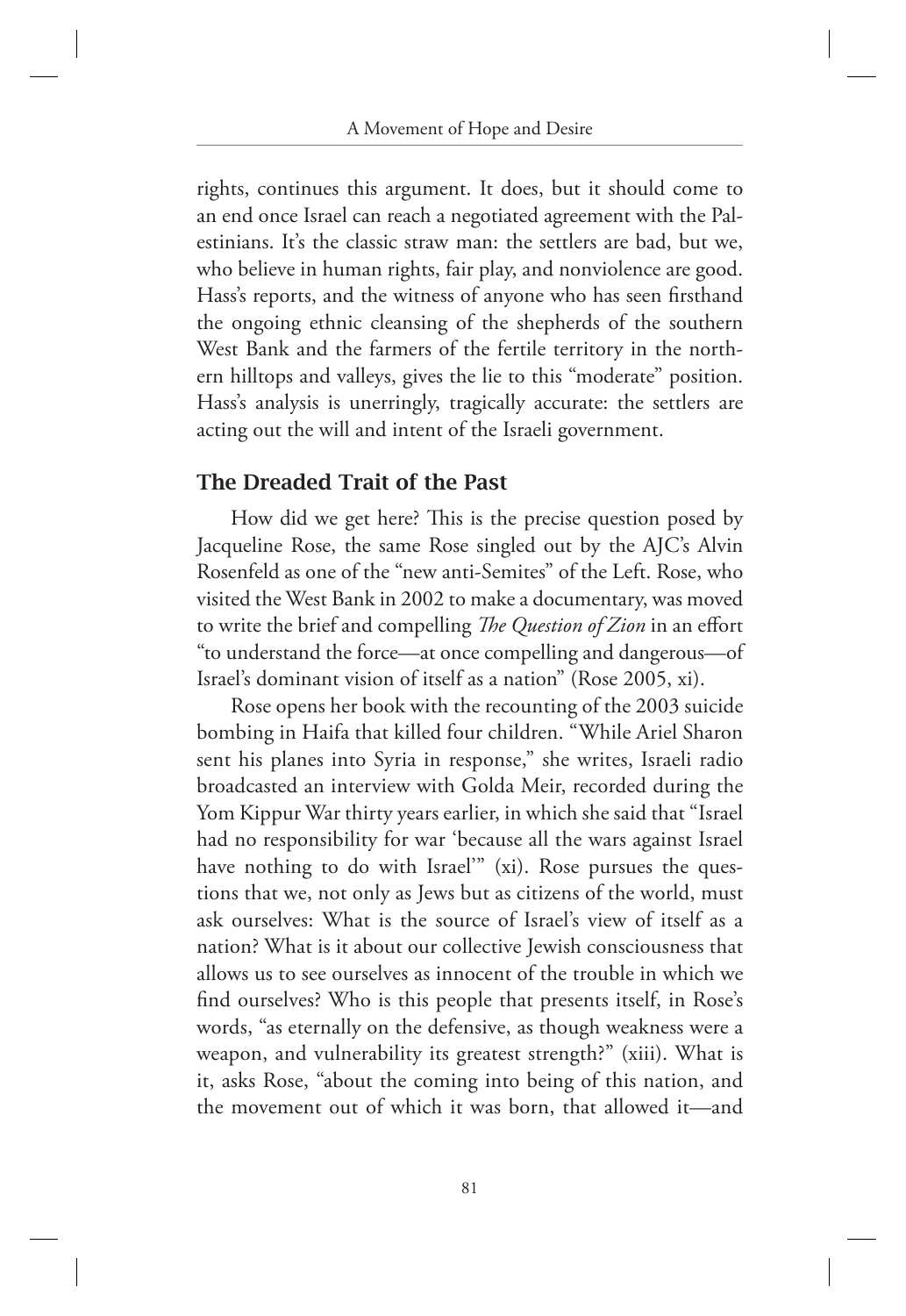still allows it—to shed the burdens of its own history, and so flagrantly to blind itself?" (xii).

Rose feels, as I do, a personal closeness to what she calls "the legitimate desire of a persecuted people for a homeland" (xii). But having experienced as I did the shock of seeing the occupation up close, she is asking the same question that arose for me: how did the Zionist dream come to so poison the soul of Judaism? Rose believes, however, that simply to distinguish Zionism from Judaism, to in effect discount or vilify it, is counterproductive. Her aim, rather, is to "enter the imaginative mind-set of Zionism in order to understand why it commands such passionate and seemingly intractable allegiance" (13).

Rose identifies Zionism as "one of the most potent movements of the twentieth century…As a movement, Zionism has the power, that is, to sacralize itself" (14). Zionism's very power comes from its ability to transcend reality, to challenge what is perceived as possible, an attitude typified in Herzl's famous statement of 1902, "If you will it, it is no dream." Despite the urgently felt need for a solution to the intolerable conditions under which the Jews of nineteenth-century eastern Europe found themselves, Zionism, Rose asserts, "always knew it was propelling itself into an imaginary and perhaps unrealizable space. Before anything else, Zionism presents itself as a movement of hope and desire…" (16). Zionism is a form of messianism, she claims, and messianism "flourishes in dark times. Like Zionism, it is the child of exile" (17). Rose boldly focuses this historical lens directly on the present situation: "Messianic redemption is therefore a form of historic revenge. To put it crudely, it is way of settling scores. The violence of a cruel history repeats itself as its own cure" (20).

For me, this connection, grim as it is, hits home. How else do we come to terms with the horror and the tragedy of what we are seeing enacted in Israel and Palestine, a bloody drama that has ground down both Jews and Palestinians so mercilessly? But it is not advocacy for the oppressed Palestinians that is the aim of Rose's analysis. It is to the Jews that she addresses herself in her book, a scant three chapters spanning 150 pages. "There is a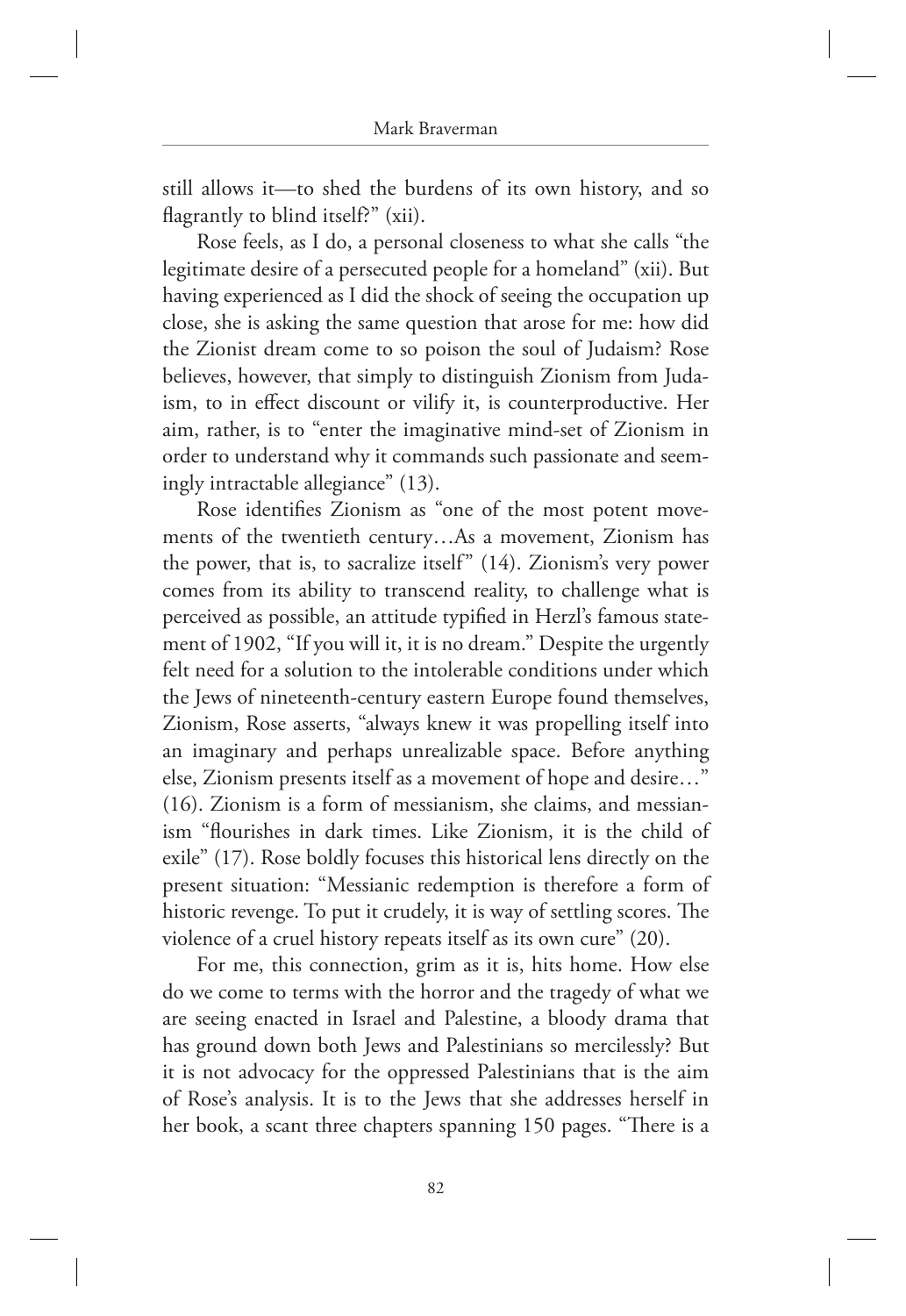paradox here," Rose explains. "It was misery that drew the Jewish people to the apocalyptic tradition and its message of catastrophe. But as they move forward to the dawn of a new history, the misery accompanies the vision, lodges itself inexorably inside the dream. The future that is meant to redeem you borrows the most dreaded trait of the past" (20).

Rose's unvarnished picture, informed by her psychoanalytic perspective, helps answer the question of what is driving the Jewish people in the Zionist project. And is not an exploration of these psychological issues critical for understanding the "question of Zion"? Are these not the questions that we as Jews need to ask ourselves as we attempt to understand the tragic dilemma in which we find ourselves? But how far back into our collective experience do we need to travel to discover the roots of our current behavior? Rose makes the point that this spirit of messianic fulfillment runs "to the heart of Zionism *even when, or perhaps especially when, it does not know it is there*" (53; emphasis in original)*.* Our selfnarrative and our liturgy are shot through with stories of and a preoccupation with victimhood and suffering. Rose's point is that it is this long-standing quality that colors the dream of redemption. "How on earth," she asks, "can you stop something whose meaning stretches back through the annals of history and forward to the ends of time?" (20). We have to understand this in order to escape from its thrall. One way to do this, Rose believes, is to look at the heroes.

#### The Architect of Israel

Theodore Herzl may have been the visionary who created political Zionism, but it was David Ben-Gurion, born David Grun in 1886 in Plonsk, Poland (then part of the Russian Empire), who was the architect of the State of Israel. According to Rose, Ben-Gurion was possessed by a messianic vision for the Jewish people, a vision expressed in political Zionism. As a devout Zionist, Ben-Gurion did not believe that the Jews should continue to be dispersed throughout the world. He envisioned a radically different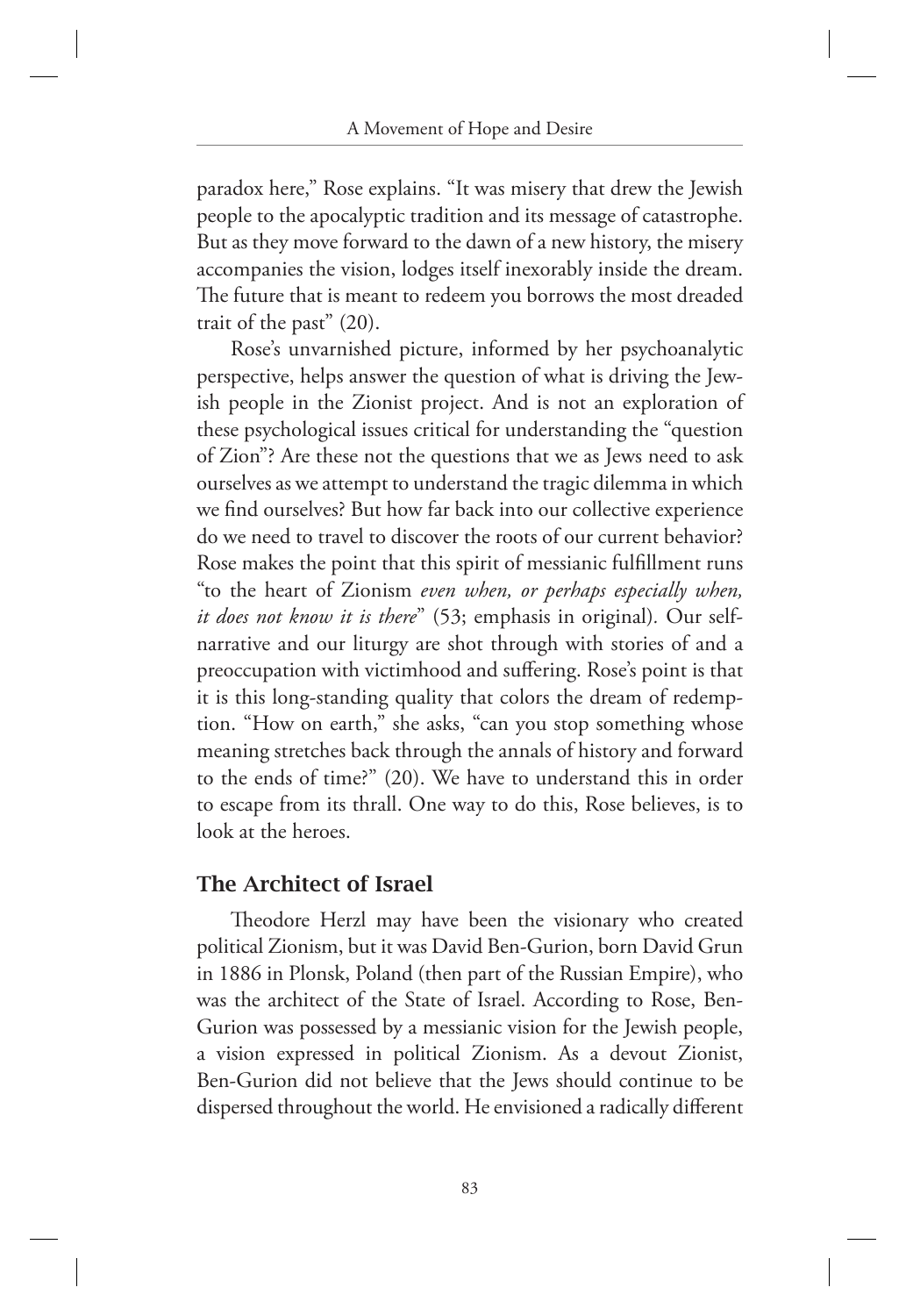future. From his memoirs: "The emancipation of the Jews led not to assimilation but to a new expression of their national uniqueness and Messianic longing" (Ben-Gurion 1972, 25–26). The uniqueness and specialness is a key component of this self-image. The Jews, in the words of the blessing of Balaam in Numbers (23:9), are "a people who dwell by themselves, who are not to be counted with the other nations." For Ben-Gurion it was not just any place that the Jews should live out their separateness—for him, the Land of Israel was the only place for this solitary, special people. He saw Israel as the only appropriate object of this longing: "Without a messianic, emotional, ideological impulse," he wrote, "without the vision of restoration and redemption, there is no earthly reason why even oppressed and underprivileged Jews…should wander off to Israel of all places...The immigrants were seized with an immortal vision of redemption which became the principal motivation of their lives" (1972, 25–26).

It is clear that the destinies of all the Jewish immigrants to Palestine—those driven by ideological fervor, those who were fleeing persecution, and those for whom it was a combination of both, as well as those Palestinians whose lands and fates lay in the path of the Zionist project—were in the hands of this brilliant, messianic, fanatical dreamer. Recall that this was a man who left Russia in 1906. The trajectory of his life was set in motion by the failure of the emancipation; the lens through which he viewed the world was his experience of the Jews as an isolated, oppressed group at the mercy of a failing, murderous, autocratic state. In his writing and pronouncements, Ben-Gurion was talking about the survival not of Judaism, but of the Jews themselves. Although Ben-Gurion was himself a non-observant, secular Jew, the language he used was religious. Rose quotes from an address Ben-Gurion delivered in 1950, two years after the declaration of the State: "The return to Zion and to the Bible is a supreme expression of the rebirth and resurgence of the Jewish people, and the more complete the return the nearer we will come to a full political and spiritual salvation" (Ben-Gurion 1950, 1). According to Ben-Gurion, therefore, there was only one place for Jews—the "return" must be "complete."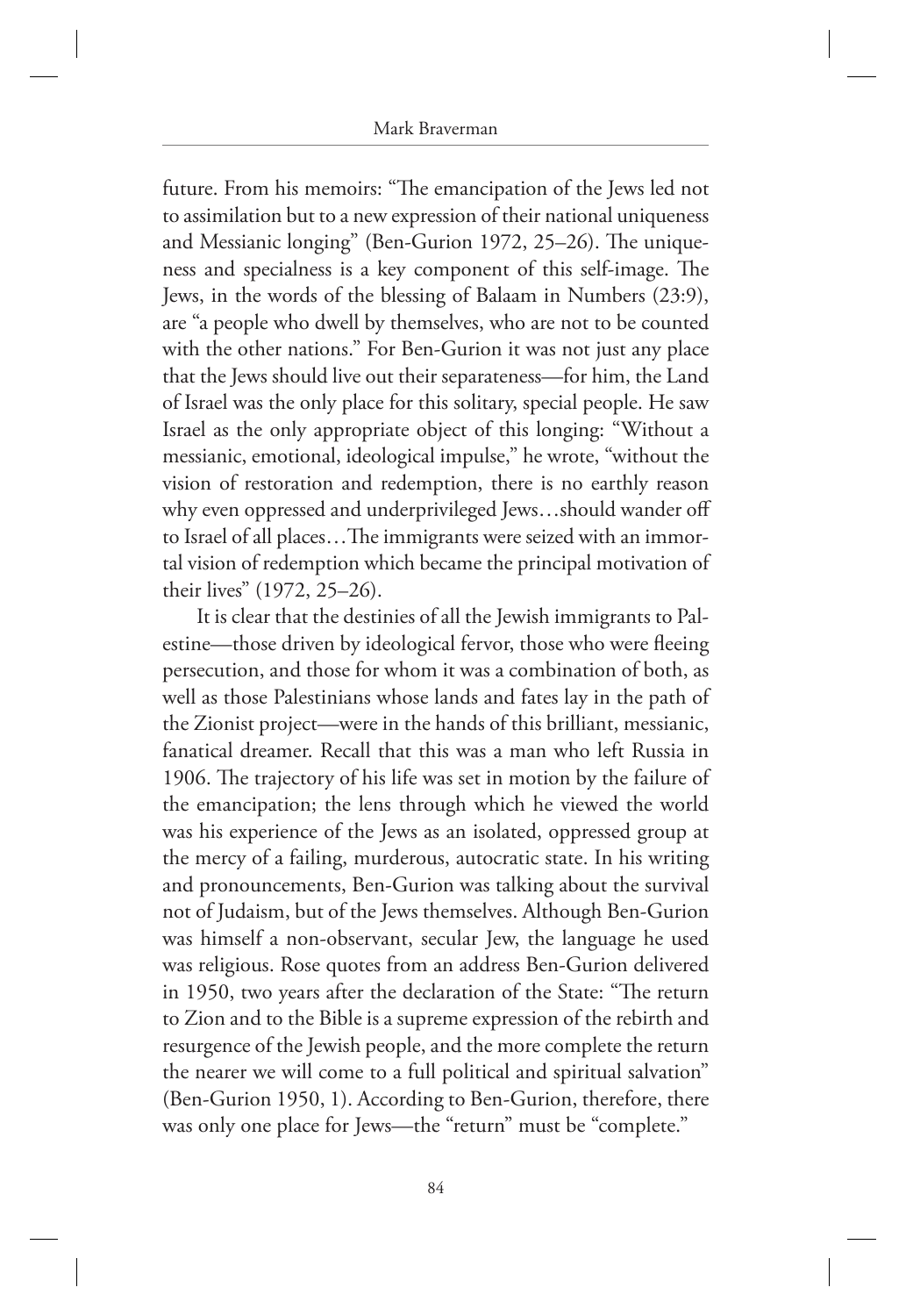It is as if the voice of David Ben-Gurion is being channeled through the mouth of Shaul Goldstein, the mayor of Neve Daniel and our modern-day enactor of the "rebirth and resurgence of the Jewish people" through the "return to Zion." As one surveys the surrounding landscape from Daoud Nassar's land and travels by car through Gush Etzion, the evidence of the vitality and driving force of this project is apparent everywhere. Down the hill to the west of Daoud's farm, spreading through the valley and threatening to engulf the Palestinian village of Nahalin, is the "settlement" of Beitar Illit. To call this place a settlement is a misnomer, a term disclaimed by the inhabitants themselves. As one approaches Beitar Illit from the main road, a road restricted to Jews only, one encounters a huge sign at the entrance that reads: "Beitar Illit: A City of Torah and Devotion in the Hills of Judea."<sup>2</sup> The visitor to the city's web site is greeted by a real estate prospectus, an advertisement for a city that is, according to its own advertising, reclaiming a site that dates from Roman times when it was held and settled by Jewish zealots. The zealots have returned. This time, however, *they* have the army and *they* are erecting the fortifications to protect their colonies. Rose sees all this clearly, and understands the implications. "It is shocking," she writes, "to consider that a nation, apparently inspired, believing fervently in its own goodness in the world, might be devoted not only to the destruction of others but to sabotaging itself" (2005, 21).

<sup>2.</sup> Note not only the designation "city," but the use of the term "Hills of Judea." "Judea and Samaria" are the Biblical terms for the territory of today's West Bank. Jewish settlers always refer to this territory in this fashion, In their view, this land is being reclaimed as part of "Eretz Yisrael," the Biblical Land of Israel. Political boundaries, armistice lines, international agreements and laws are secondary, irrelevant to the power of these claims for these ideological pioneers. With the election of a right-wing government in February 2009, this usage has entered the Israeli political mainstream, with Prime Minister Benjamin Netanyahu referring in a June 2009 speech to Israel's "presence in Judea, Samaria, and Gaza." ("Netanyahu: How Judea and Samaria Can Become 'Palestine," *Jewish World Review*, June 14, 2009, www.jewishworldreview.com).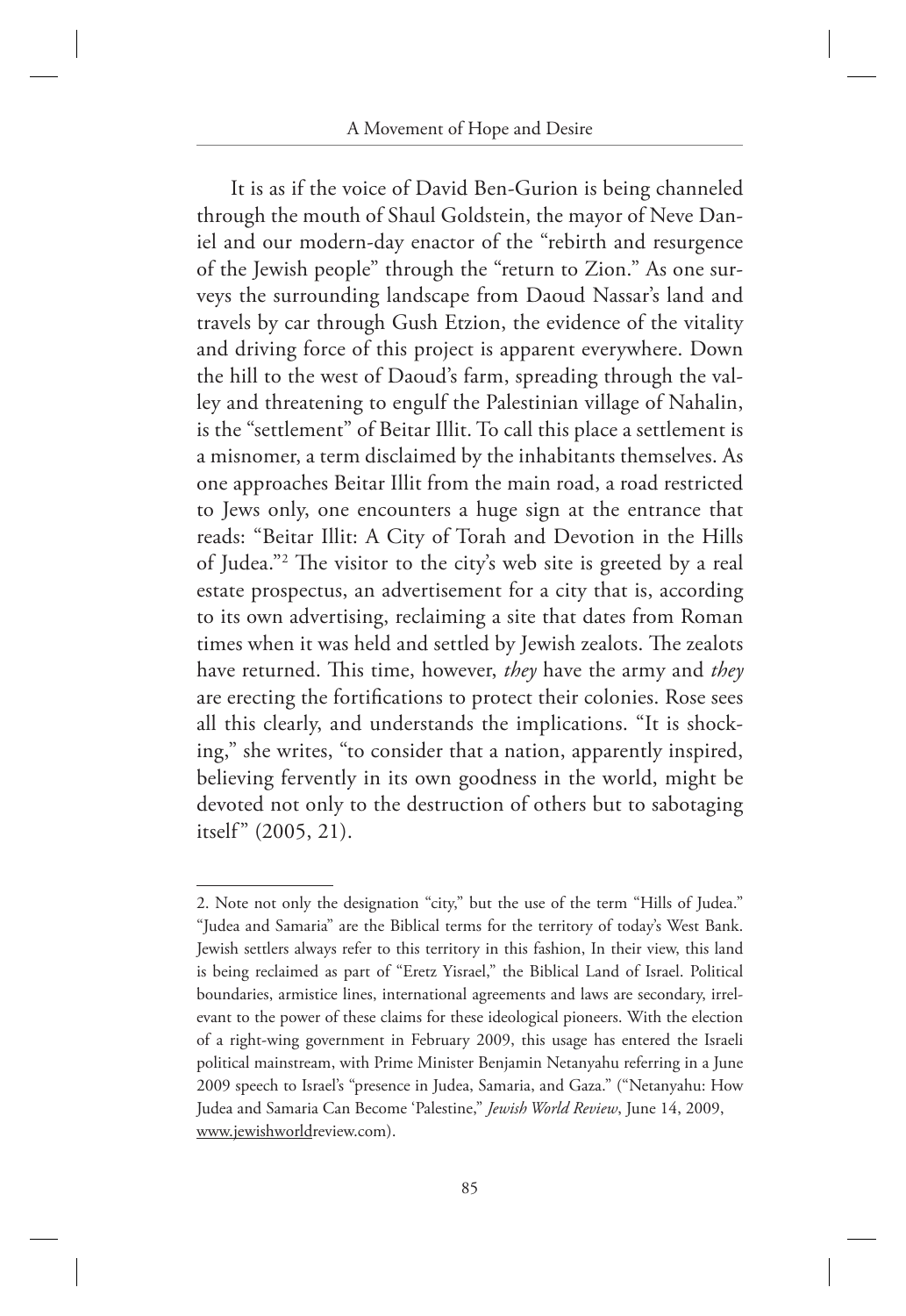But is this so shocking? Does it not follow that a nation "believing fervently in its own goodness in the world" might, given the right set of circumstances, follow a path to its own destruction? In the final chapter of his 2006 *The Ethnic Cleansing of Palestine*, Israeli historian Ilan Pappe draws the unavoidable parallel between the modern Jewish state, building walls to enclose itself from the hostile "others" surrounding it, to the medieval crusaders, "whose Latin Kingdom of Jerusalem remained for nearly a century a fortified island as they shielded themselves behind the thick walls of their impenetrable castles against integration with their Muslim surroundings, prisoners of their own warped reality" (253).

Seemingly unable to stop itself, and enabled by considerable and unconditional financial and political support from the United States, Israel continues to pursue its colonial settler enterprise and to build the wall that expands and secures its acquisitions. Its Palestinian victims look on in a remarkable combination of seething frustration and philosophical calm. In the summer of 2006, our delegation went to see the wall on our first day in Jerusalem. The twenty-five-foot-high concrete barrier slices like a giant cleaver through the village of Al Azaria, once a neighborhood of Palestinian East Jerusalem and now an isolated enclave. We stood in what was once the main street, now—like so many other former urban thoroughfares in Palestine—an empty, trash-strewn ruin. Numb, we stood before this inexplicable horror, feeling dwarfed both physically and emotionally by its size and its ugliness. Still rooted to the spot, I looked to my left and observed, standing in the shadow of this wall, a small neighborhood grocery store, the kind you see everywhere in the world. It was, of course, devoid of customers, empty of the kind of activity you see in such places: shoppers coming and going, local people sitting for a spell talking with the man behind the counter. Several of us entered. "What do you do now?' I asked the man behind the counter. "What can I do?" he replied. Yes, he told us, once this store gave him a good life: he supported a family, travelled. Now—he gestured at the empty shop, the desolate street—"it's all gone." I groped for words. "How do you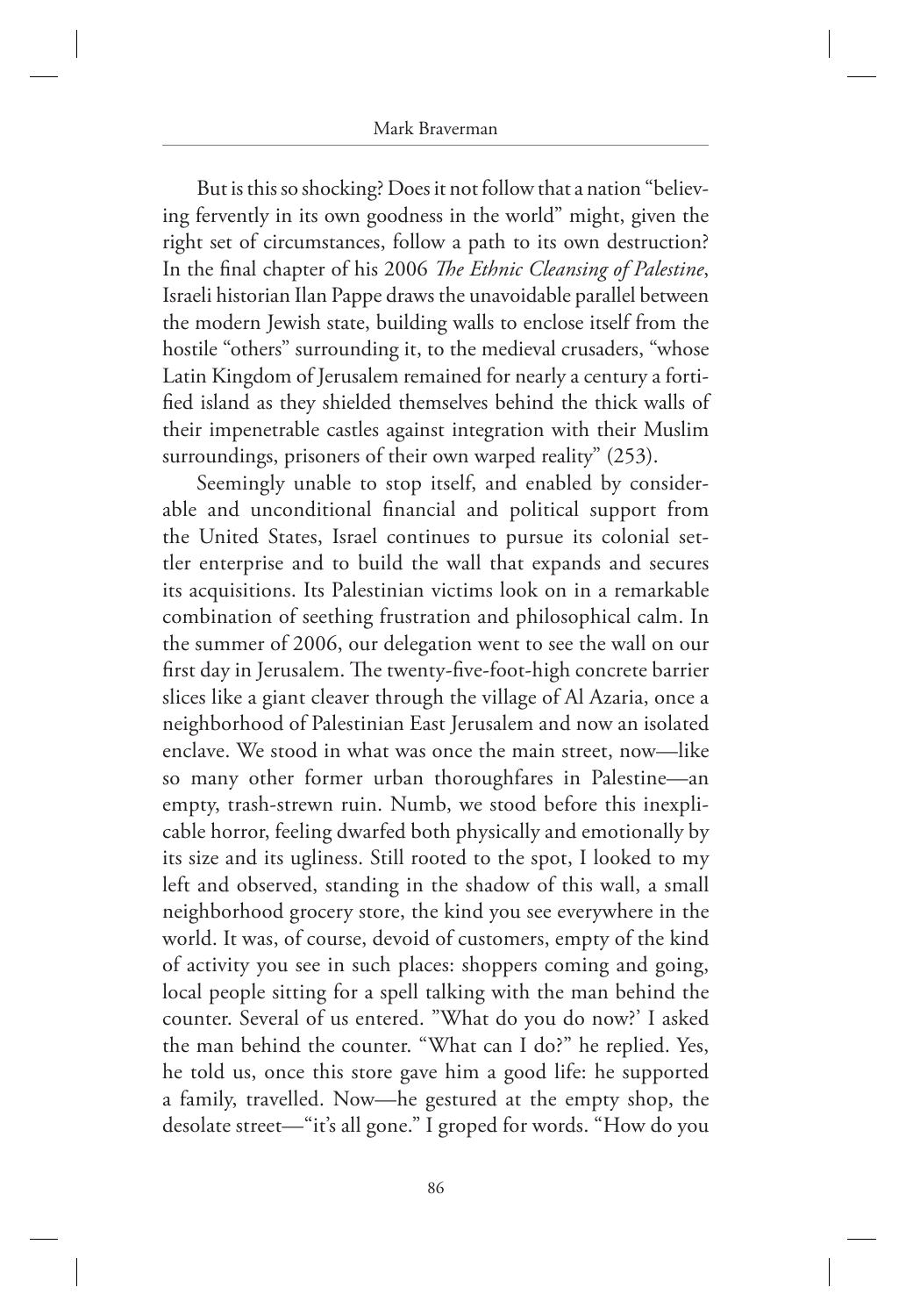cope?" I asked. He smiled, looking directly into my eyes: "Life is a circle. The sun rises and it sets. Bad times follow good times, and the good times return."

We have to ask ourselves how we ended up here, in the role of oppressor, in violation of our own values of humanitarianism and justice, defending the unlikely reality of a Jewish state, a colonial project established against the protest and violent opposition of the indigenous Palestinian population and most of the Arab world. Everywhere you turn in Israel, you are confronted with this question. It is impossible to begin to answer without naming the Holocaust. "It was the horrors of the Second World War that gave the Jewish people an unanswerable case," explains Rose (118). She tells the story of a journalist who asked a Palestinian-Israeli filmmaker, "Can you tell me what reason there is for the State of Israel?" The filmmaker replied, "'The Holocaust'" (119).

The reality of the catastrophe pervades Israeli society. Israeli writer David Grossman, in a talk at American University in Washington, DC, in October 2008, spoke about how, for Israeli society, the Nazi Holocaust is experienced as a current reality rather than something that happened in the past. When we refer to the Holocaust, said Grossman, we always talk about what happened "over there." It is never referred to as what happened "then." Israeli writer Avraham Burg sees the Holocaust as the central reality for Israel—infecting every aspect of daily life and even driving government policy:

In our eyes, we are still partisan fighters, ghetto rebels, shadows in the camps, no matter the nation, state, armed forces, gross domestic product, or international standing. The Shoah is our life, and we will not forget it and we will not let anyone forget us. We have pulled the Shoah out of its historic context and turned it into a plea and a generator for every deed. All is compared to the Shoah, dwarfed by the Shoah, and therefore all is allowed—be it fences, sieges,...curfews, food and water deprivation, or unexplained killings…Everything seems dangerous to us… (2008, 78)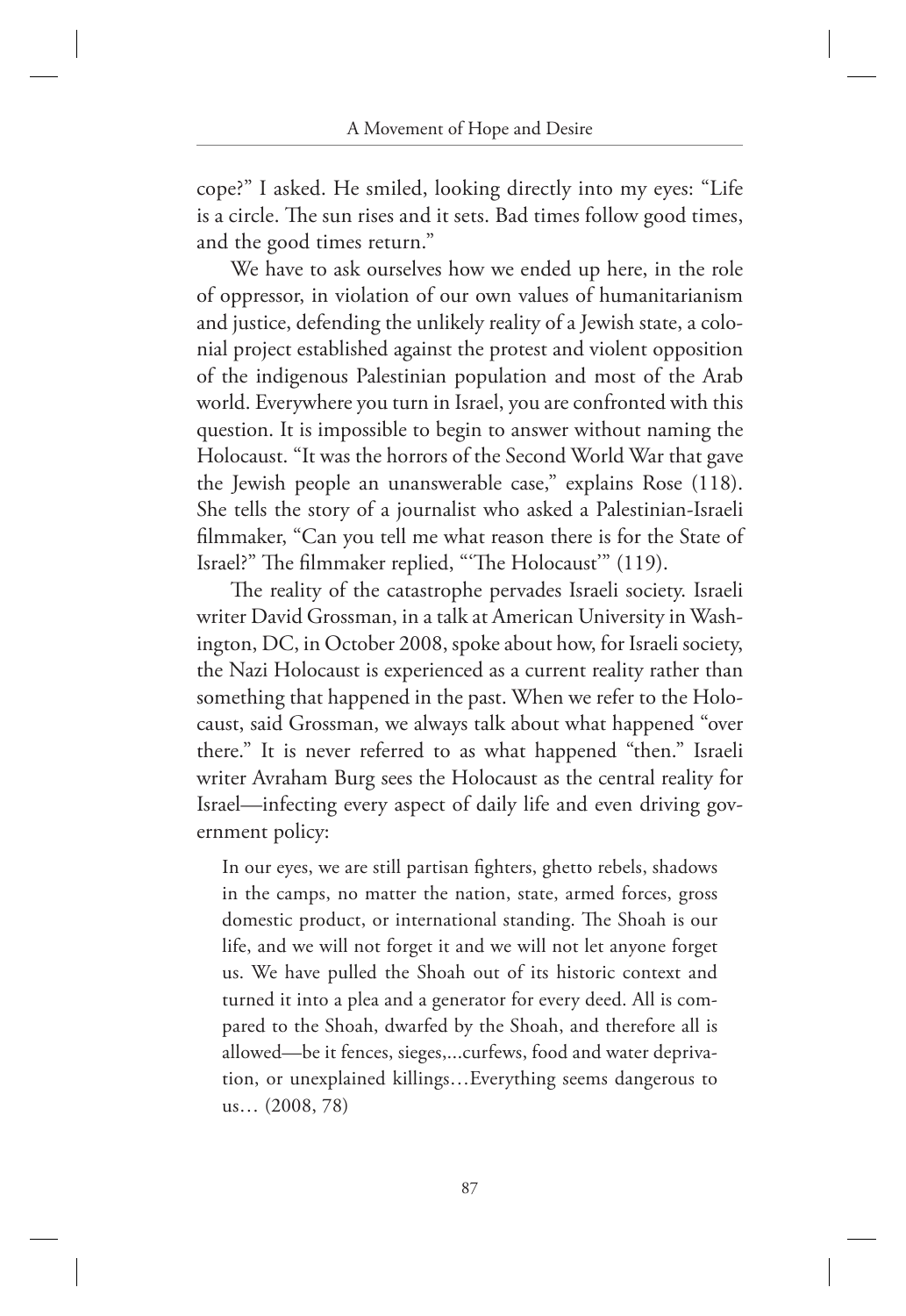Rose observes that this Jewish worldview stretches far back in history to medieval times, to the Jewish mystical tradition of the kabbalah. Citing scholar Gershom Scholem, Rose observes that the kabbalah arose as a response to the infamous Chmielnitzki massacres in eastern Europe ofthe seventeenth century, as a way to make "historic destitution supremely meaningful" (2005, 137). These were dark times, times of profound suffering and insecurity for the Jewish communities of eastern Europe. Kabbalistic writings that spoke to the people about a time in which they would not only be relieved from their suffering and insecurity, but elevated to a glorious, triumphant, and blessed state gained wide acceptance. In this way the exile and suffering of the Jewish people took on cosmic significance. Modern political Zionism, therefore, although purportedly a secular movement, was mystically tinged. This visionary character, submits Rose, fundamentally influenced the tenor and direction of political Zionism. Palestine was not so much a real place as an ideal framed in messianic terms. Modern Zionists, both religious and secular, adopted the language of kabbalah. Rose quotes Abraham Isaac Kook, the first chief rabbi of modern Palestine and spiritual mentor of today's religious right wing: "The anticipation of redemption is the force which keeps exilic Judaism alive, and the Judaism of the land of Israel is salvation itself" (Kook 1963).

Rose's analysis may seem radical—but it goes far to explain the madness being pursued today by the State of Israel in defiance of international law and ultimately against its own interests. Unfortunately, when one calls it messianism, as Rose does, one risks weakening the argument, since the word calls up images of extremism, religious frenzy, fanaticism, and the End of Days. Yet what do we have here but a fervent desire for redemption and relief from misery, fear, and helplessness? As Burg has pointed out, the messianically tinged need for rescue and redemption born from extreme persecution persists, regardless of historical reality and the present political context. It can be detected, as the fundamental principle, in virtually every argument for and defense of the existence of Israel as a Jewish state. It matters little whether the source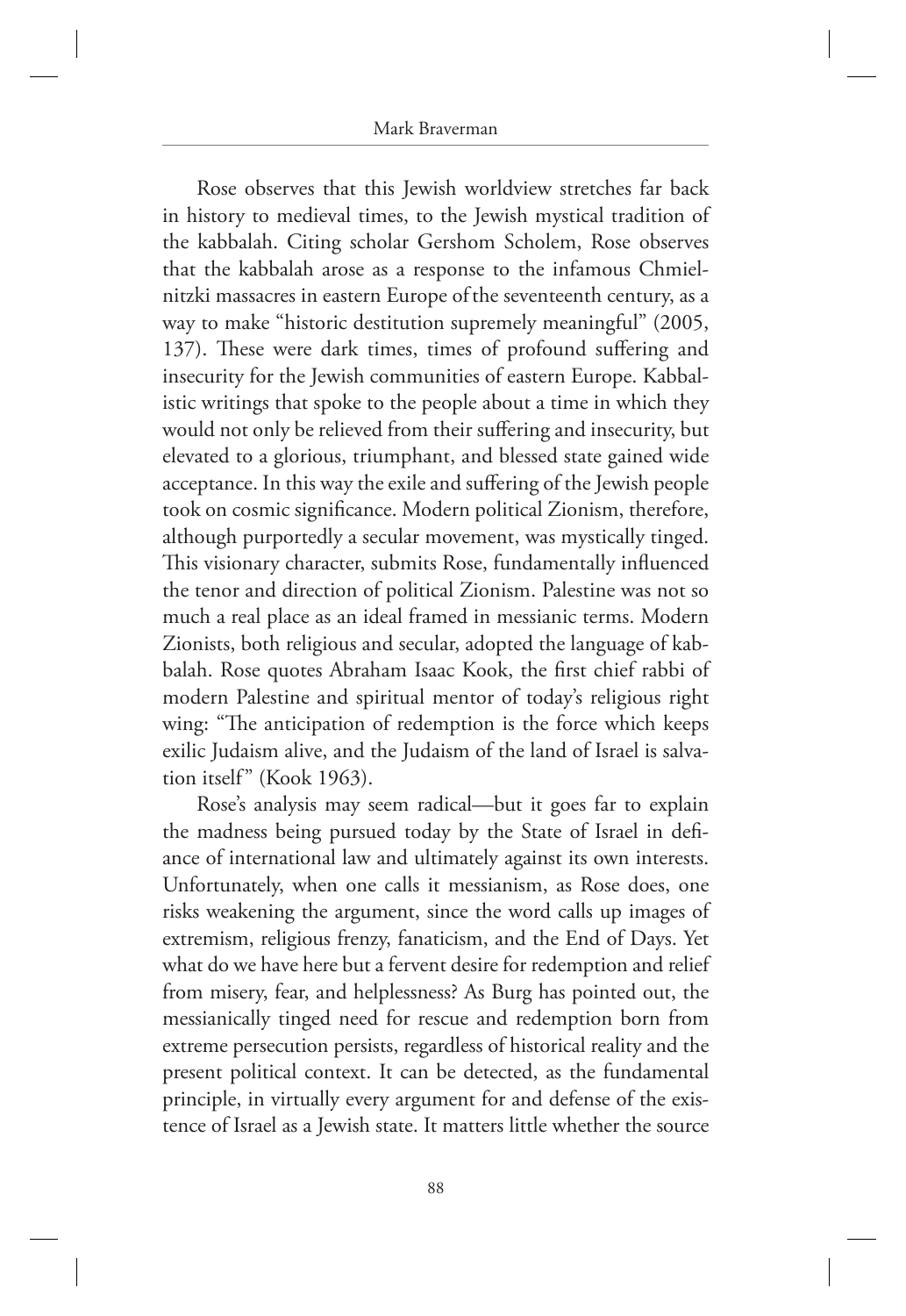is liberal-progressive or conservative. We will see in coming chapters how even Christian writers have come to endorse some of the flavor and meaning of this Jewish yearning for redemption.

#### Jewish Empowerment: A Liberal Defense

Rabbi Arthur Hertzberg epitomizes the postwar, Zionist liberal Jewish establishment. His work provides an important counterpoint to Rose's probing critique. Hertzberg's1959 *The Zionist Idea* became a classic textbook for Jews and non-Jews alike. Although critical of Jewish triumphalism after the 1967 war, near the end of his life (he died in 2006), Hertzberg took on the task of defending Zionism against critics from the Jewish Left. In so doing he adopted the pose of neither polemicist nor apologist, but rather of a man offering a balanced, fair perspective, willing to criticize Israel and Zionism when criticism was deserved. Hertzberg also presented himself as a religious Jew who nevertheless repudiated a Zionism mixed with religion. The subtitle for his 2003 book *The Fate of Zionism*: *A Secular Future for Israel and Palestine* is an expression of this point of view. According to Hertzberg, if Israel is to survive and Zionism is to fulfill its purpose, Israel must take its place among the nations of the world, unfettered by religious underpinnings or objectives. This, of course, meant that he had to mount an argument against the viewpoint that Zionism is in any way messianic. In the book Hertzberg firmly repudiates any messianic belief or feeling in his commitment to Zionism: "I never believed," he writes, "that any version of Zionist ideology offered the Jews a radical, messianic solution to the long-standing misery of being a persecuted minority almost everywhere in the world" (179).

Yet, does not the same self-image of the Jew as eternally vulnerable and threatened that fueled Jewish messianism shine through in this statement? Hertzberg's liberal pronouncements, supported by his own well-informed and intelligent analysis of Zionist history and current Israeli politics, are not balanced. They paper over the same exceptionalist ideology exposed by Rose and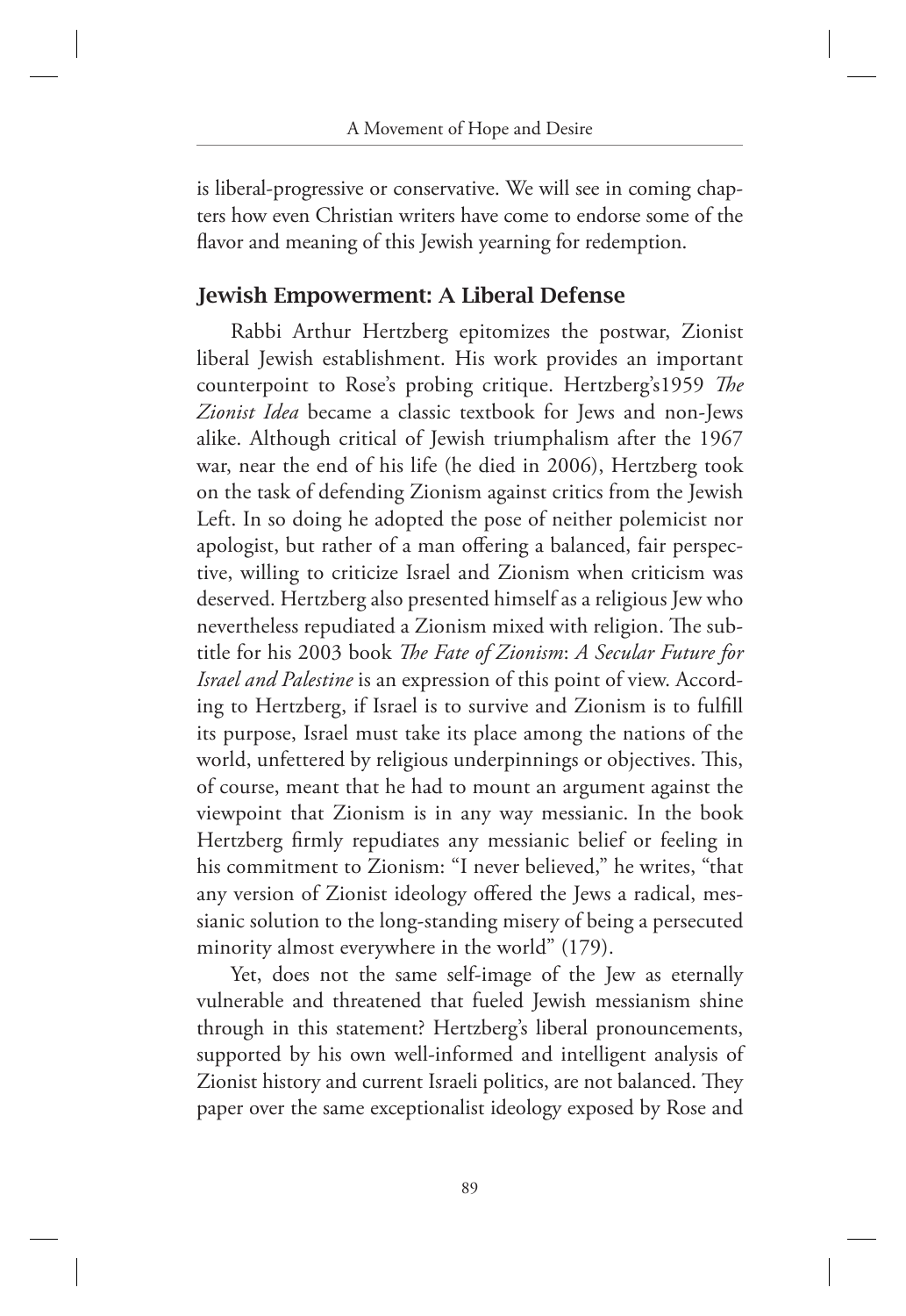others. Hertzberg, like other progressive Jewish thinkers, fervently wants to frame Zionism in a positive, humanitarian light. Hertzberg's work is probably the best example of an argument for Israel that approaches being convincing, because he works hard not to appear partisan or argumentatively "pro-Israel." But, as we will see, in his work the fundamentals of a Zionist ideology that grants supremacy to Jewish claims survive intact.

Hertzberg opens *The Fate of Zionism* with a recounting of David Ben-Gurion's startling 1967 speech to Israel's then-dominant Labor Party. It was several weeks after the conclusion of the Six-Day War, in which Israel took possession of the West Bank (including East Jerusalem), Gaza, the Sinai, and the Golan Heights. In that speech Ben-Gurion warned that if Israel did not *immediately* return all the territory it had gained in the war, it was headed for disaster. The reader is thus disarmed: here is a man, one might assume, who is prepared to take on Israel, and perhaps Zionism itself! This, however, would be incorrect. In fact, the book is a frontal attack on Israel's detractors—branding them as "leftist" intellectuals all too willing to condemn Israel while ignoring human rights abuses elsewhere in the world. Hertzberg then employs the tried-and-true straw man maneuver, presenting the radical fundamentalist fringe in Israel as the element that must be defeated in favor of the moderate, gentler Zionists. Under its progressive, "balanced" surface, Hertzberg's book offers up a defense of Jewish supremacy in historic Palestine.

Herzberg is attempting to criticize Jewish empowerment while justifying it at the same time. He stands by the standard Zionist narrative—that the state is the necessary answer to anti-Semitism and to the continuing reality of the Jews as an "embattled minority"—while posing as a critic of Israel at the same time. By taking us back to 1967, he's bringing into service the favorite argument of Jewish progressives: "It's the occupation, stupid." Ben-Gurion, he maintains, was prophetic in his dire warnings about holding on to territories captured in 1967. It would be the occupation, goes this argument, that would spoil the grand experiment and destroy the Zionist dream. Ben-Gurion, Hertzberg writes, "saw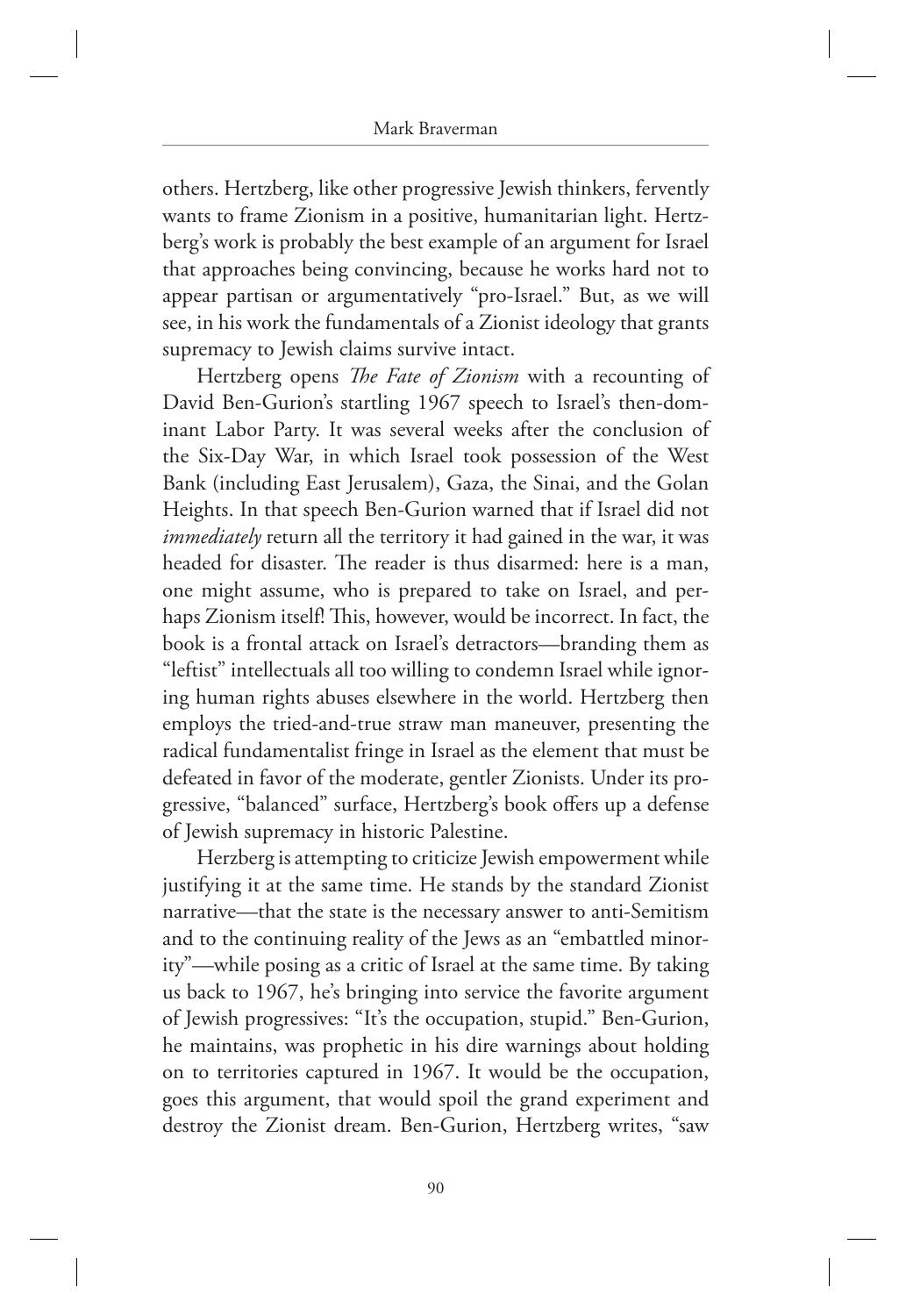that the Zionism he had helped fashion in the early years of the twentieth century, a movement whose main goal was the creation and support of a Jewish national state in Palestine, was being overlaid after June 1967 with Israeli triumphalism and myths about the advent of a messianic age" (ix). Zionism, he feared, "was being replaced by a new—and false—religion" (xi).

These are important points, but Hertzberg is rewriting history here. Yes, it can be said that the lightning-fast, total victory of 1967 produced a euphoria and triumphalism that had not been widely apparent before. But it is becoming increasingly clear that these qualities of triumphalism and messianism were present and active in the envisioning and the actual establishment of the Jewish state long before the 1967 military victory. In 1967, these qualities surfaced with striking clarity and force, and have since dominated the political landscape. But the expansionism that was unleashed in 1967 was and continues to be the legitimate child of the settler colonial Zionist project. There is no recognition here that the occupation is the faithful continuation of the actions that helped give birth to the Jewish state. Like the violence and racism of the settler movement, the occupation is used by proponents of political Zionism as a straw man: *This is not us*, runs the argument. This is not the real Israel, the good, democratic Israel, the humanitar*ian, prophetic Zionism. !is is an unfortunate development that we moral Zionists repudiate.*

# A Secular Messianism

In his argument for what he calls an approach that leaves religion out of the equation, Hertzberg sets up messianism as yet another straw man. The coming of the Jewish state, protests Hertzberg, would not herald an end of days or a radical transformation of Jewish life. "Only some Jews," he predicts, "would return to Zion [*sic*], and others would choose to remain in the Diaspora even as they would be thrilled for, supportive of, and identified with those who were rebuilding a homeland for the entire Jewish people" (179). Here is Diaspora Jewry having its cake and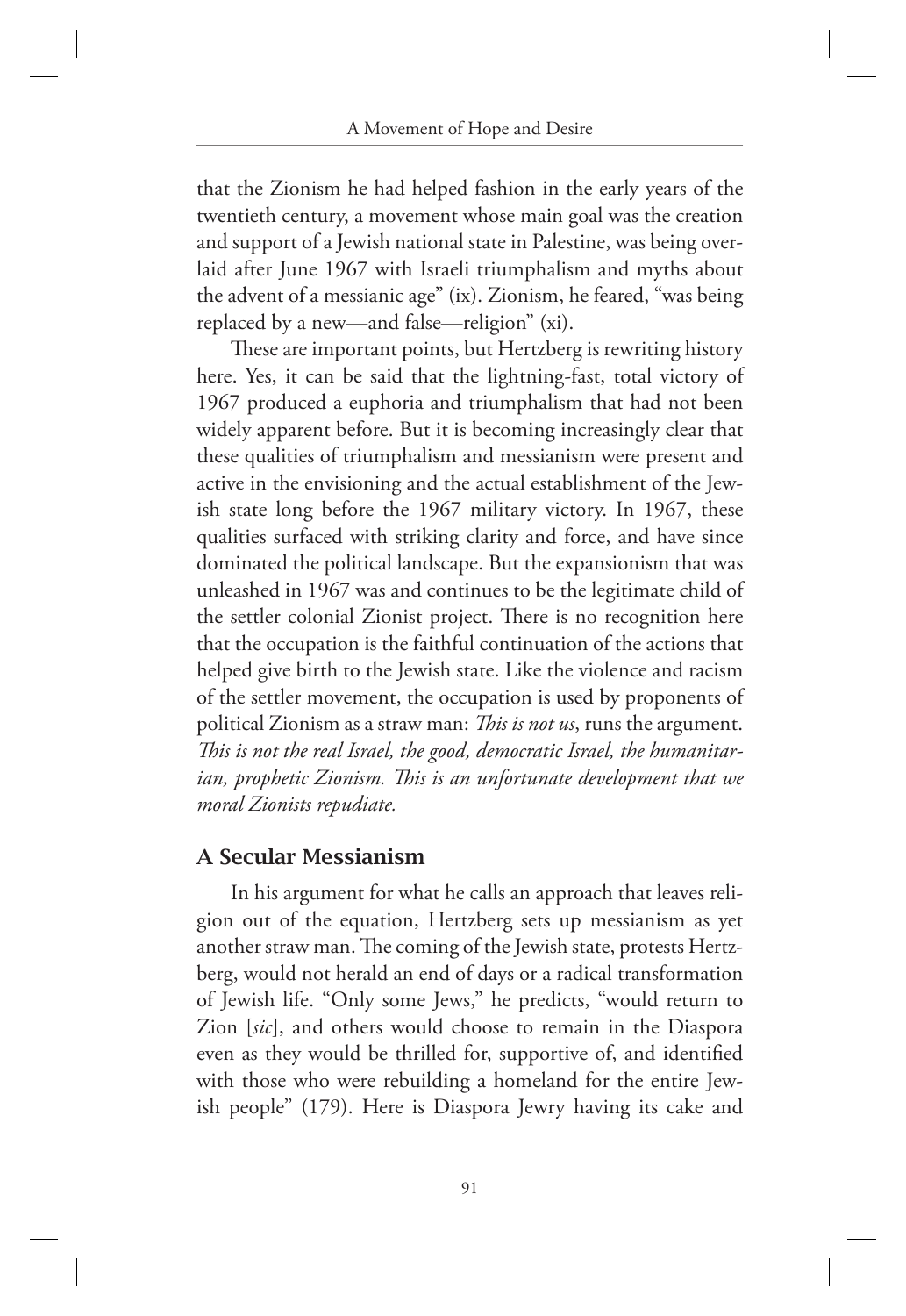eating it too. Jews can continue their comfortable existence in the West, even while enjoying the quasi-messianic reality of the notion of a "homeland" for the "entire Jewish people." The existence of this "rebuilt" homeland changes the coloring of Jewish life everywhere. What Hertzberg gives us is a secular messianism: a solution to the Jew's "long-standing misery." Zionism and its realization in the State of Israel is, in his words, "an instrument of survival and regeneration in a tragic century" (180). Furthermore, this solution is not limited to a response to the Holocaust; rather, it projects into the future: "These were the purposes that it served throughout the twentieth century, and these are the purposes that Zionism continues to serve" (180). Apparently, therefore, the misery of being a persecuted minority is not over. In his concluding chapter, Hertzberg writes, "The state of Israel is the guarantee that Jews, indeed, will have somewhere to go" (180). It is also a matter of what he calls our "cultural survival: "If Israel were no more, the Jews, and the world as a whole, would lose the national home in which Jews wrestle on their own terms with the moral and spiritual problems of modern life" (180).

Hertzberg thus repudiates any notion of a messianic strain in Zionism, yet he endorses in an unqualified way the fact of Israel as a "homeland." But where is the differentiator between these concepts? The very notion of "homeland" is built on the conviction of a need for such a thing: this is the heart and the bedrock of Zionism. It is the solution to the Jewish problem—"the long-standing misery of being a persecuted minority almost everywhere in the world" (179). Thus the liberal argument for political Zionism takes us, tragically, not toward a future of security and coexistence, but circling back into our experience of helplessness and victimization. It resurrects the messianically tinged urge for a homeland. This, as documented by Rose and others, was a fundamental component of Zionism from its early days. We see it operating today in the colonialist policies of the state and in the support of world Jewry for these policies. An essential component of this core belief underlying Zionism is what Marc Ellis has identified as the myth of Jewish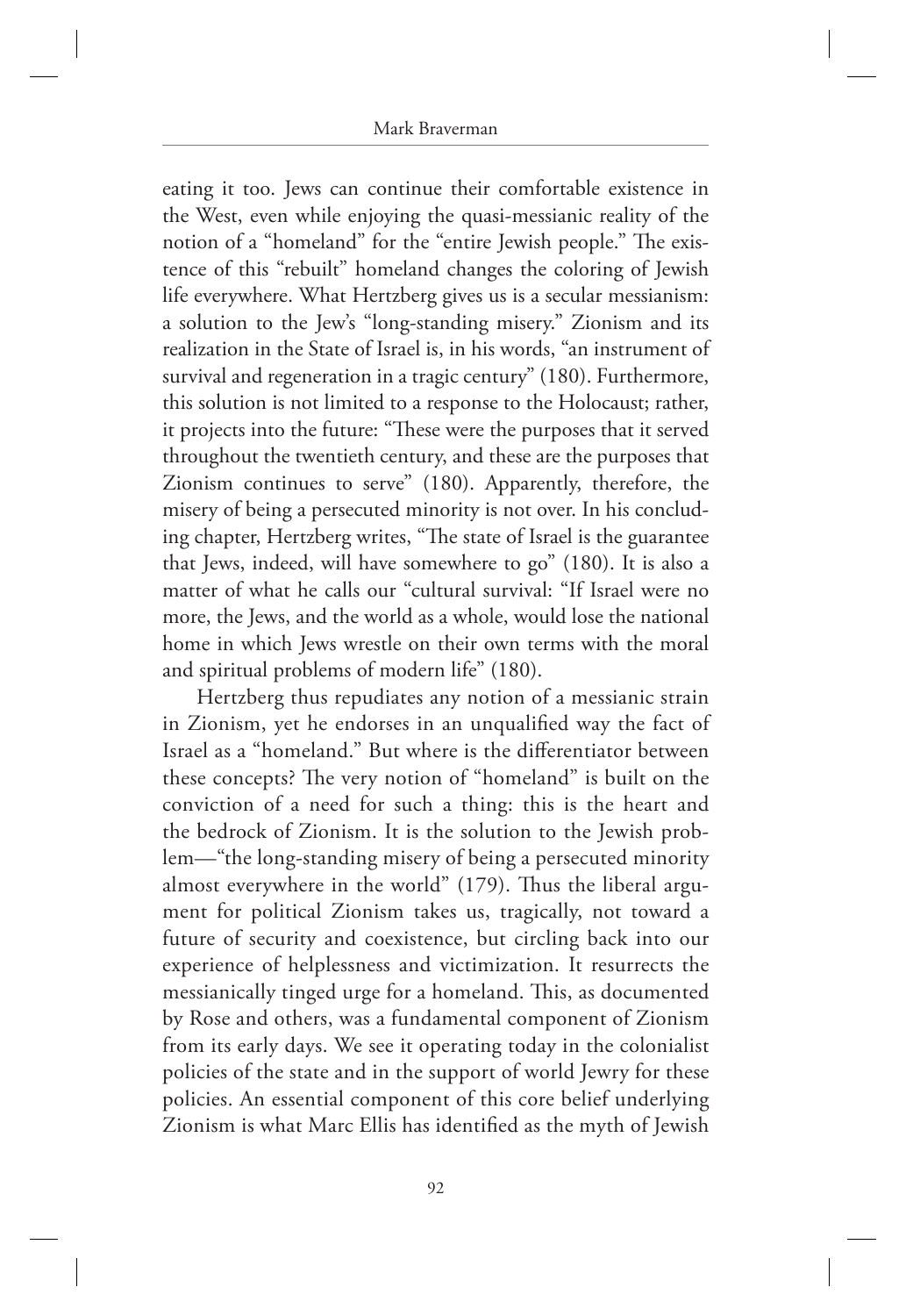innocence. This is an essential element of Jewish sensibility, related to what Ellis calls our "liturgy of destruction"—the Jewish preoccupation with vulnerability and victimhood. It has the effect of making only our suffering important and erasing that of others, *even when the others' suffering is caused by us*. The interests of the Jews always occupy center stage; the experience or point of view of others is secondary. Ellis points out that even when Jewish theologians attempt to grapple directly with the question of Israel/Palestine, this theme emerges strongly, revealing the same ethnocentricity and willingness to put the responsibility for violence on the other, in this case the Palestinians. He quotes progressive orthodox Jewish theologian Irving Greenberg: "The Palestinians will have to earn their power by living peacefully and convincing Israel of their beneficence or by acquiescing to a situation in which Israel's strength guarantees that the Arabs cannot use their power to endanger Israel" (Greenberg 1981, 26).

Is it any wonder that peace is so elusive? Has this not been the position taken by Israel, supported fully by Israel's U.S. "broker" pursuing "negotiations" with Palestinian "partners"? Our worldview—our attitude toward the other—is so totally conditioned by our sense of our entitlement, undergirded by the *idée fixe* of our eternal victimhood, that we cannot see the other except as a threat that must be neutralized. We are ever vigilant. This is our lens. It even lets us fool ourselves into thinking that this very reality is otherwise, that we are the world's universalists *par excellence.*

Jewish suffering continues to trump all other considerations of justice, fairness, or universalism. Hertzberg is calling for a secularism and a universalism based, he claims, on biblical tradition, but his commitment to Zionism contradicts all that. He invokes the great Jewish sage Hillel, who taught that "what is hateful to you, you should not do to the other" (Hertzberg, 182). But in the same breath he calls for a Jewish state, which exists as a haven for Jews in case of some undetermined future Jewish emergency. These are incompatible goals. Any claim that Hertzberg could make that he is presenting a balanced perspective falls away midway through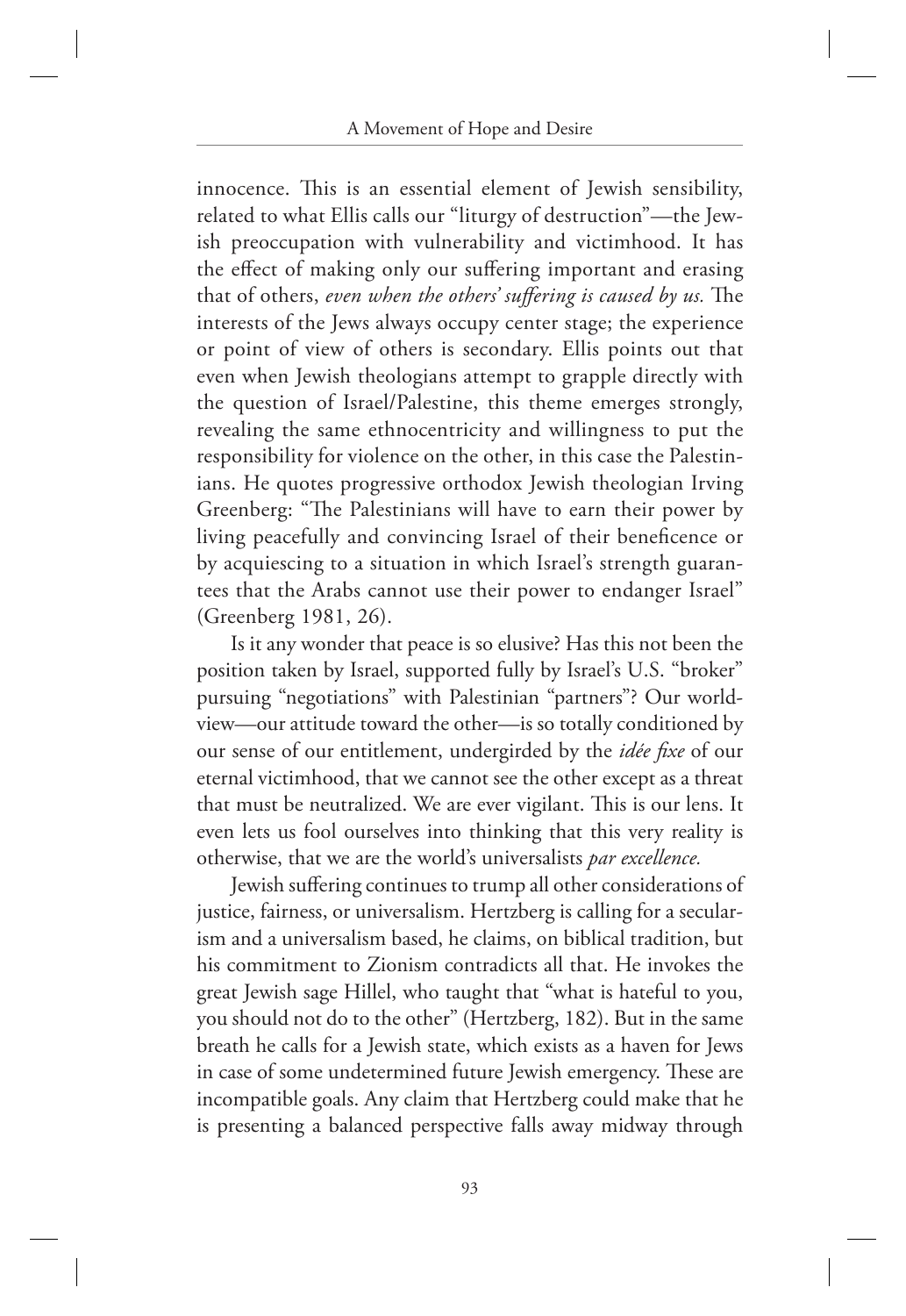the book when he advances two of the favorite arguments of the "pro-Israel" camp. The first is that Palestinians are not a "real" people—that the designation and concept of "Palestinian" arose only as a reaction to the Jewish settlement in the mid-twentieth century. Any competing or prior claim to the land on the part of the so-called Palestinians, therefore, is not valid. It is Golda Meir's famous 1969 statement about the Palestinians as a people: "They never existed." The second argument implies that criticism of Israel's human rights record is but thinly disguised anti-Semitism; that such charges, although factually based, betray a pernicious bias against Israel. Why, goes this reasoning, is there such "near hysteria," to quote Hertzberg (2003, 110), about Israel, when Saddam Hussein of Iraq, Hafez Assad of Syria, and Omar Hassan Ahmad al-Bashir of Sudan are responsible for the massacre of tens of thousands of their own citizens?

These arguments reveal the true intent of Hertzberg's project, which is to invalidate and stifle any real dialogue about the future of Israel in the Middle East by dismissing criticism of Israel as anti-Semitic. Is it not foolish, even unforgivable, to reduce this discussion to a comparison of which conflict is bloodier or which dictator more appallingly cruel? The establishment of the State of Israel and the subsequent denial of equal rights to the Palestinians within and from 1948 Israel and, more recently, within the occupied West Bank and Gaza represent one of the most blatant, systematic violations of human rights by one government of an entire people in the world today. It began with a two-year campaign of ethnic cleansing still unacknowledged by the West. This was followed by a colonial project of dispossession and control that has continued for more than sixty years, financially and politically supported by the greatest power in the world.

Hertzberg's self-presentation as a scholar dedicated to a frank critique of Zionism and a return to a reasonable, "secular" approach to the Jewish state doesn't hold up. Here are his true colors: immediately following the "what about Saddam Hussein" argument, having now established that criticism of Israel is self-evidently biased, he presents us with this final judgment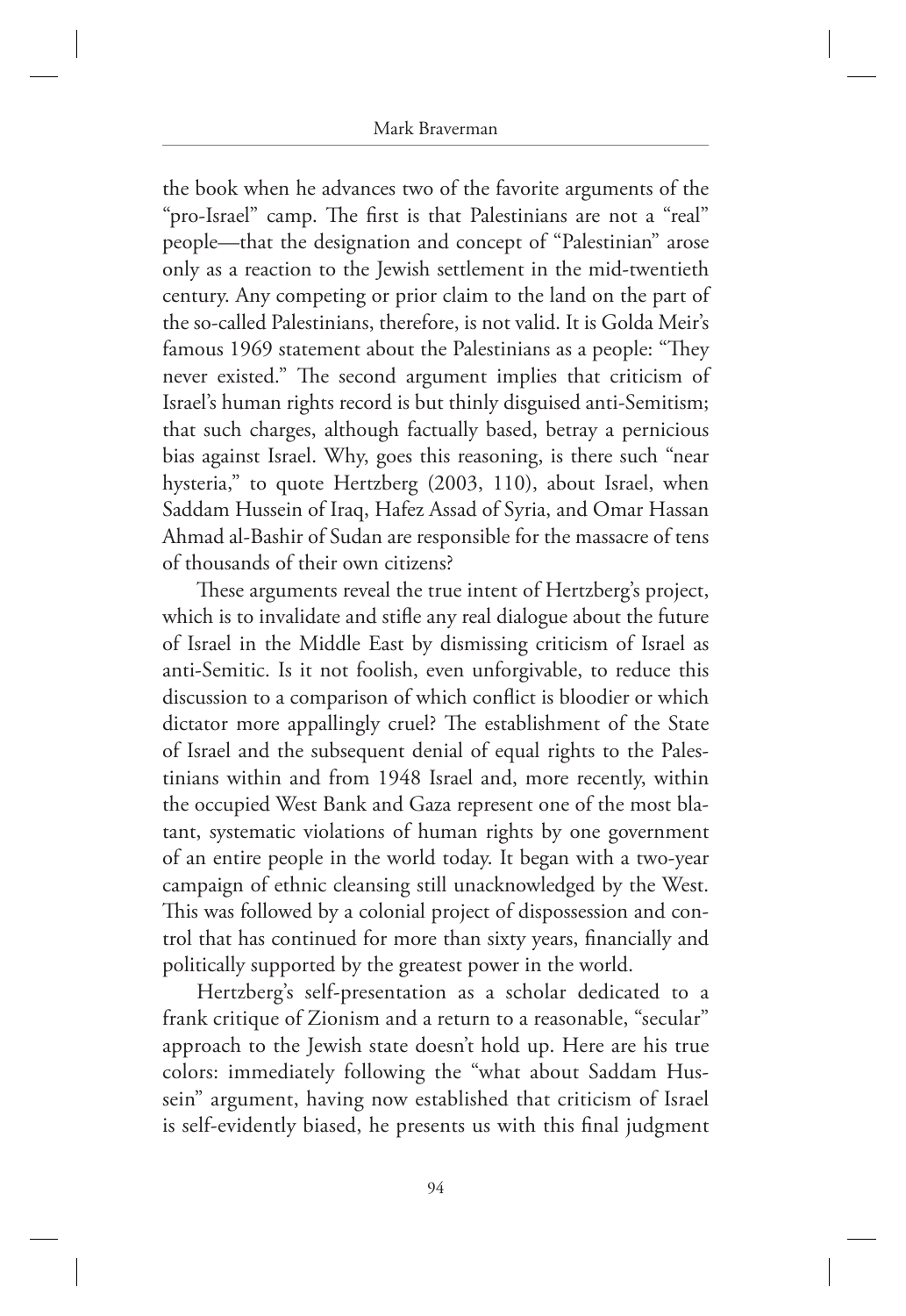on the matter. "The source of Arab's anger," he concludes, "is that they are at war with the Jews. The source of the anger in the West is that the Western liberals and leftists are at war with themselves" (111).

# "It's Us or Them"

Turning from Hertzberg's purportedly progressive stance, it is almost a relief to consider the blatantly partisan pronouncements of the "pro-Israel" Jewish organizations. Morton Klein is president of the Zionist Organization of America, one of the oldest and most vociferously and militantly Zionist organizations on the American scene. On October 23, 2008, the following editorial by Klein was published by JTA, "The Global News Service of the Jewish People." Entitled "Palestinian Statehood Not the Answer," Klein's piece states that "only when the Palestinians demonstrate acceptance of Israel as a Jewish state will negotiations produce peace, not bloodshed." Citing statistics that show thousands of Israelis killed and maimed since "negotiations" began in 1993, and polls showing a majority of Palestinians in support of terrorist and missile attacks on Israel, the article goes on to describe a "cult of suicide bombing and martyrdom" that has been inculcated in Palestinian youth since the Palestinian Authority was established in 1993 through the Oslo Accords. Klein then repeats the myth of the multiple Western and Israeli "offers" for Palestinian statehood, beginning with the Peel Commission in 1937, through the UN Partition Plan of 1947, and the Clinton-Barak offer of 2000, all "rejected" by the Palestinians. The conclusion, of course, is that the Palestinians have never been in favor of a state of their own alongside Israel. Rather, "more than their own state, Palestinians want victory in the form of Israel's demise."

It is difficult to understand how, in the fall of 2008—in the midst of the last-ditch effort of the Bush administration to broker peace, and in the wake of Israeli Prime Minister Olmert's astonishing warning that if hopes for a two-state solution were to collapse, Israel "is finished"—something like this could be published by an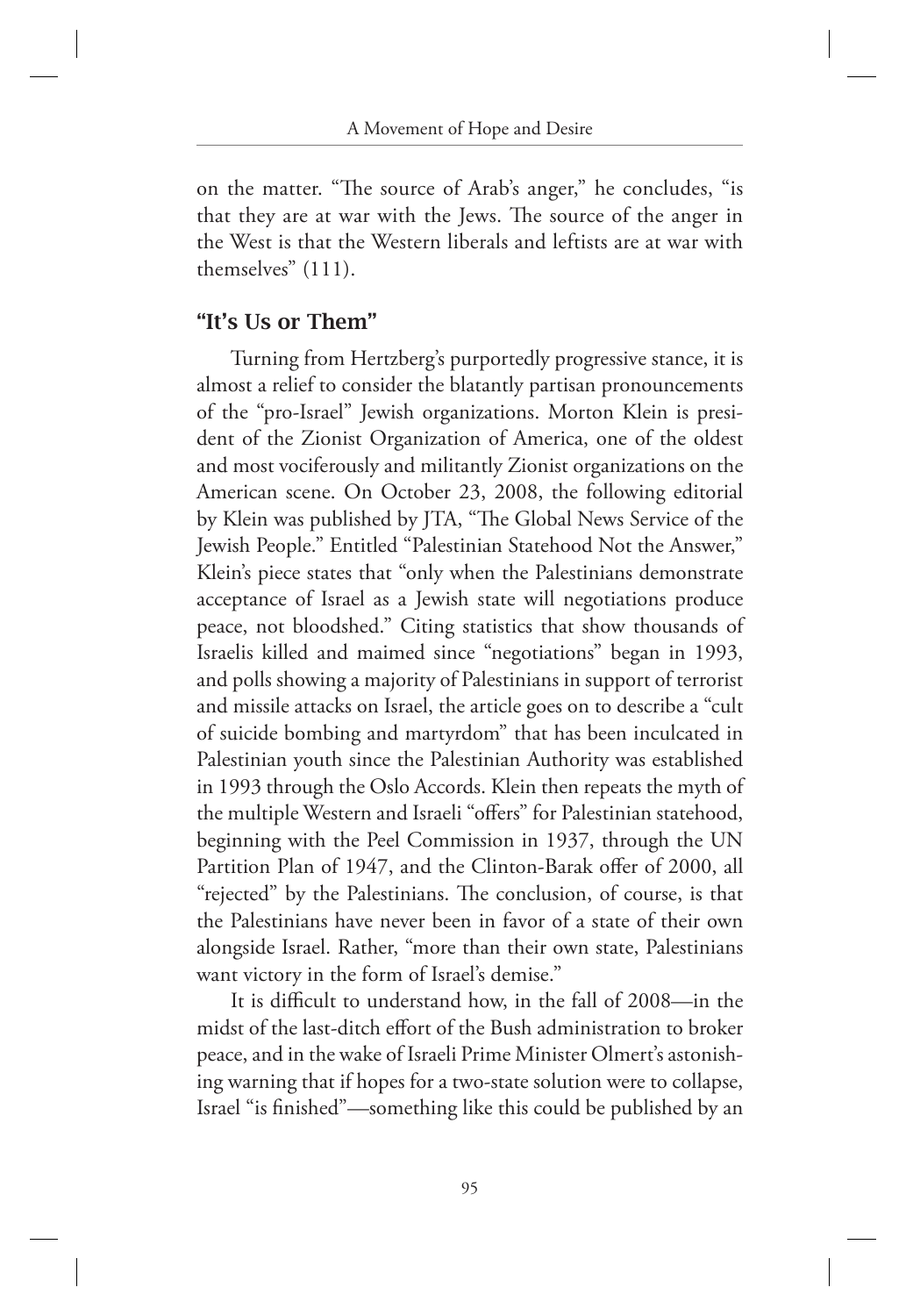organization claiming to represent the interests of the Jewish people. How else can we understand this but in the following way: here we have, preserved and persistent, the core of Zionism—the preoccupation with Jewish vulnerability and suffering, and the sense of entitlement to the land. Key to the maintenance of this belief system is an insistence on blaming the other: the violence originates only from *their* hatred and hostility. We are under attack by an enemy that hates us and wants to annihilate us. Naturally, one cannot negotiate with or talk to such an enemy.

It is becoming increasingly clear to what extent Israel's leaders and their supporters in the West need these "enemies" in order to support the validity of this belief system. Here is David Harris, Executive Director of the American Jewish Committee, writing in the organization's e-zine on October 19, 2008:

There are real-life dangers to the Jewish people. They're not concocted, as some would suggest, by fear-mongering organizations or elderly Jews who see anti-Semites everywhere they look. They exist and need to be exposed and confronted.

How much clearer can Iran be in desiring a world without Israel? How many more times do Hamas and Hezbollah spokesmen have to refer to Jews as "the sons of monkeys and pigs" before they're taken seriously? How much more unfairly does Israel have to be treated in the UN to recognize that no other country in the world "enjoys" the same status? How many more conspiracy theories about Jews staying home on 9/11, Lehman Brothers' partners hoarding billions in Israel, or American Jews controlling U.S. foreign policy must be circulated to grasp that there are those who wish us ill?3

There are progressive Zionists who would protest that these examples are extreme and that in offering them I am presenting a biased picture of the current pro-Israel position. They will argue

<sup>3.</sup> It is interesting to consider that right-winger Benjamin Netanyahu came into power in the 2009 Israeli elections partially on the strength of this fear of Iran's threat to annihilate Israel through a nuclear attack.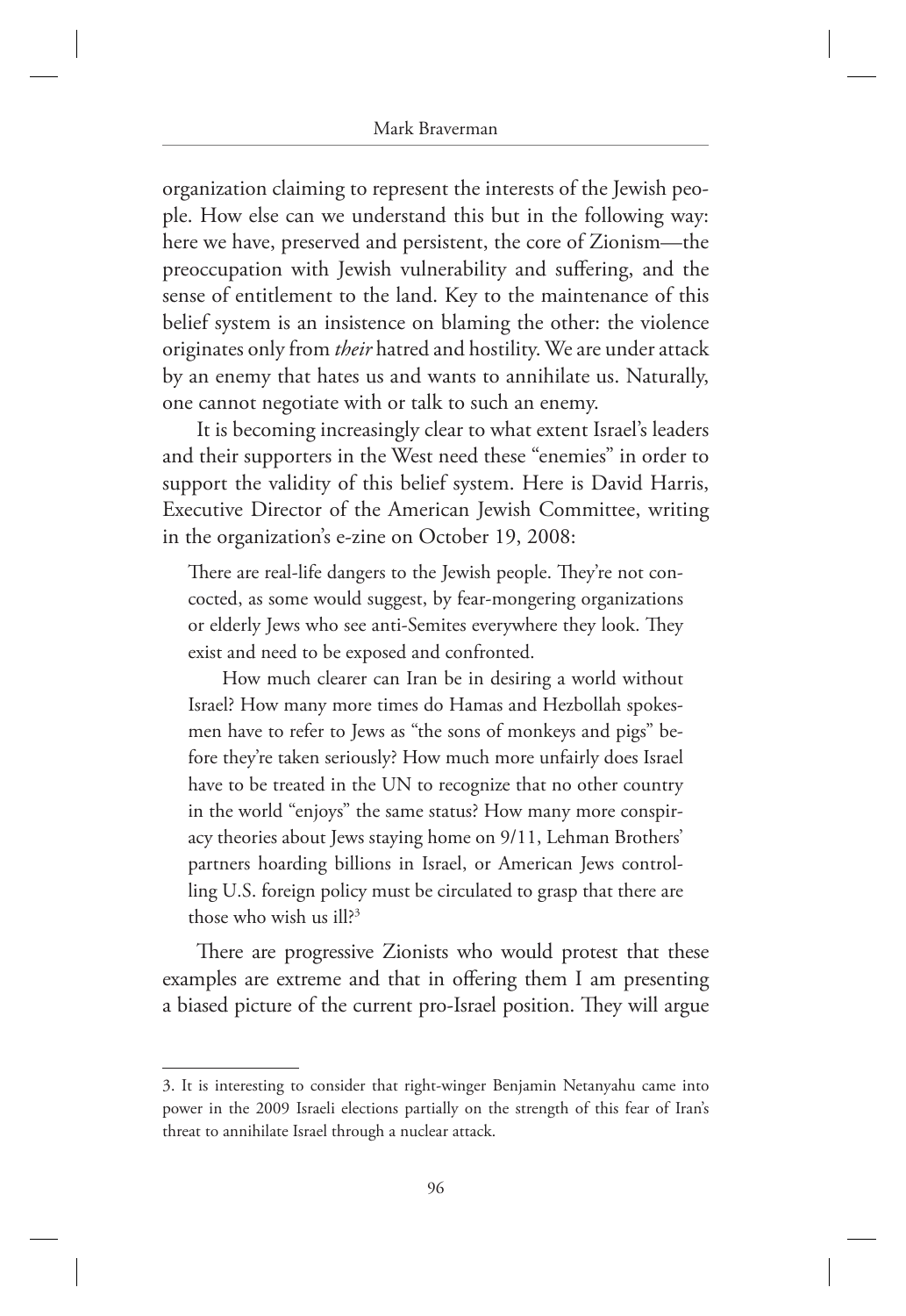that many American Jews are sympathetic to the Palestinians, who have without question suffered at our hands and deserve to have a state of their own. I would counter that the attitudes presented in these statements by American Zionist organizations accurately describe the core beliefs—one could even say principles—of Zionism. They persist, unmodified by those Jews who seek to soften or qualify them with appeals to considerations of justice, fairness, or the human rights of those we have wronged. They continue to determine the actions of the State of Israel and the financial and political support of those actions by the mainstream Jewish community in the United States.

The proof is in the policies. The proof is evident to anyone who sees the occupation. Israel does not want to share. Israel wants the Palestinians to go.

## Joining the Human Family

Increasingly, voices are emerging from the Jewish community, voices raised in opposition, even protest, against the Zionist program. This is not new—in the years before the birth of the state, giants such as philosopher Martin Buber and Hebrew University chancellor Judah Magnes cried out against the idea of a Jewish state. But these voices were silenced in the aftermath of the Holocaust and with the victory of Jewish forces in defending the newly established state. In our day, however, these voices have reemerged in the statements and published writings of academics, journalists, and social critics. We would be hard-pressed to find a voice more uncompromising and direct than that of Professor Joel Kovel. Kovel's *Overcoming Zionism* came out in 2007 to a resounding lack of reviews except in the leftist press. His central premise was that Judaism's tribal core is responsible for Zionism, which he calls "the curse of Judaism." Kovel writes:

The theological reflex of being a people apart is known as the Covenant, a kind of promise bestowed by Yahweh…Obedience to a peremptory or guilt-inducing inner voice is a distinctive aspect of Judaic being, both a product of apartness and a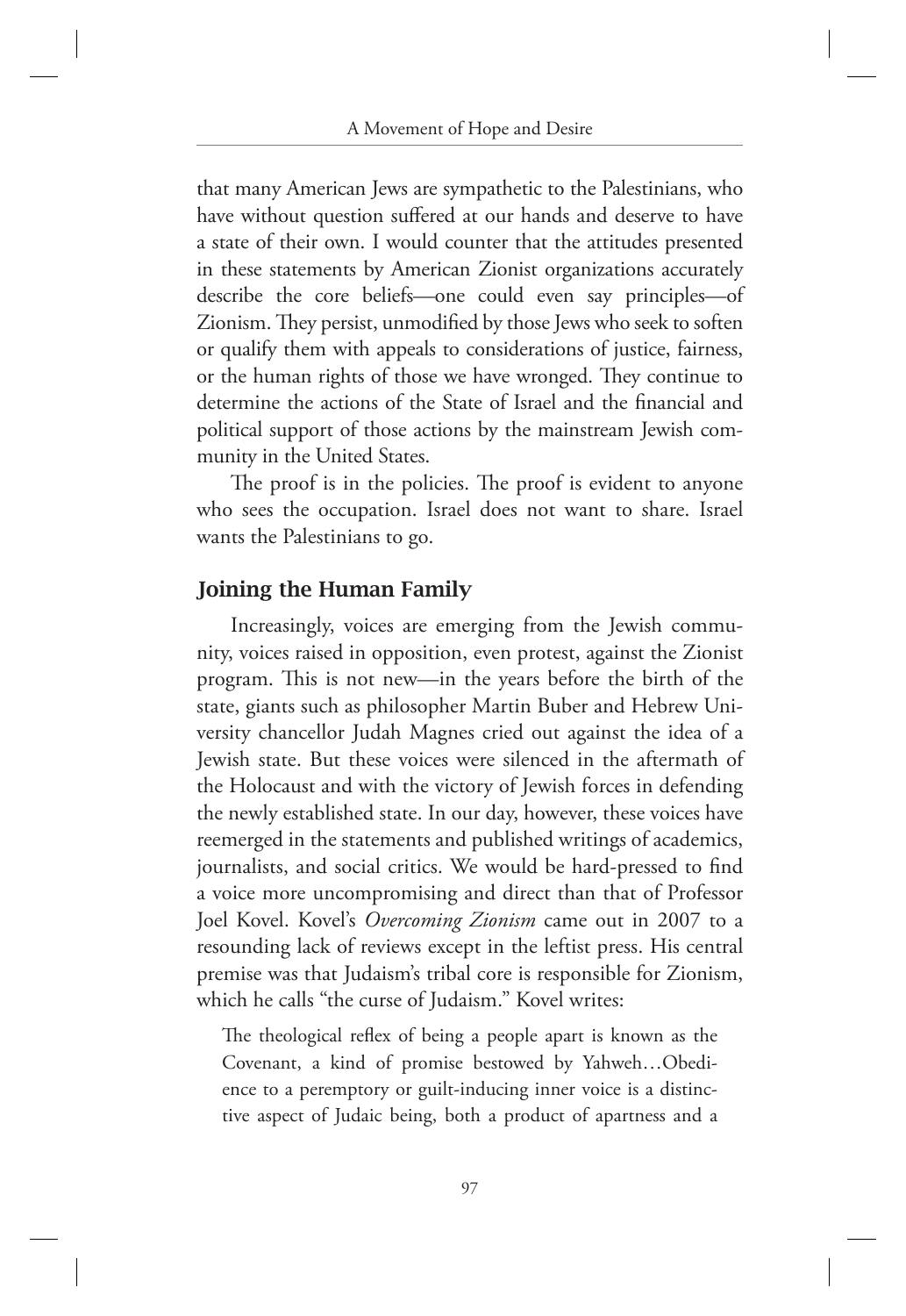reinforcement for apartness. It leads into a kind of moral universe where the dictates of the tribe and those of the universal deity can be conflated, especially under circumstances in which the larger society reinforces the separation of Jews from others by law or persecution. When that happens,…then being apart and being chosen as exceptional became one and the same; spiritual greatness and collective narcissism flow together...if one's ethical reference point is the tribal unit, then all others are devalued, and one no longer belongs to humanity but sets oneself over humanity. This dilemma is to haunt Zionism once its state is formed and its logic of conquest put Jews in the driver's seat. *But it is much older than Zionism*. (20; emphasis added)

In Kovel's view, if you sign on to the idea of Jewish state, "you are taking the particularism which is the potential bane of any state, mixing it with the exceptionalism which is the actual bane of Judaism, and giving racism an objective, enduring, institutionalized, and obdurate character" (165).

Kovel's analysis, uncompromising and, it must be said, merciless as it is, puts Zionism in its proper perspective. It is not comfortable. It makes us squirm. It doesn't let us off the hook. Kovel's unblinking look at Zionism and its relation to the tribal origins of Judaism also allows him to see the prophets in a realistic frame. He honors the power of their vision, but sees also the limitations, given the tribal framework in which they operated. Accordingly, he credits Christianity for taking the next step. When the reality of these tribal elements of Judaism is acknowledged, Judaism's discontinuity with Christianity is revealed in its simple clarity. Kovel is drawn back to the first century, to the actions of that Jewish prophet and social reformer of two thousand years ago: "Isaiah was the greatest Old Testament prophet; but the greatest prophet of all…was Jesus of Nazareth. Jesus was authentically Jewish and yet a breaking point in the history of Judaism, which becomes defined thereafter by those Jews who did not follow him. Jesus was that Jew who made the Covenant universal by dissolving its tribal shell and extending it to all humanity" (32).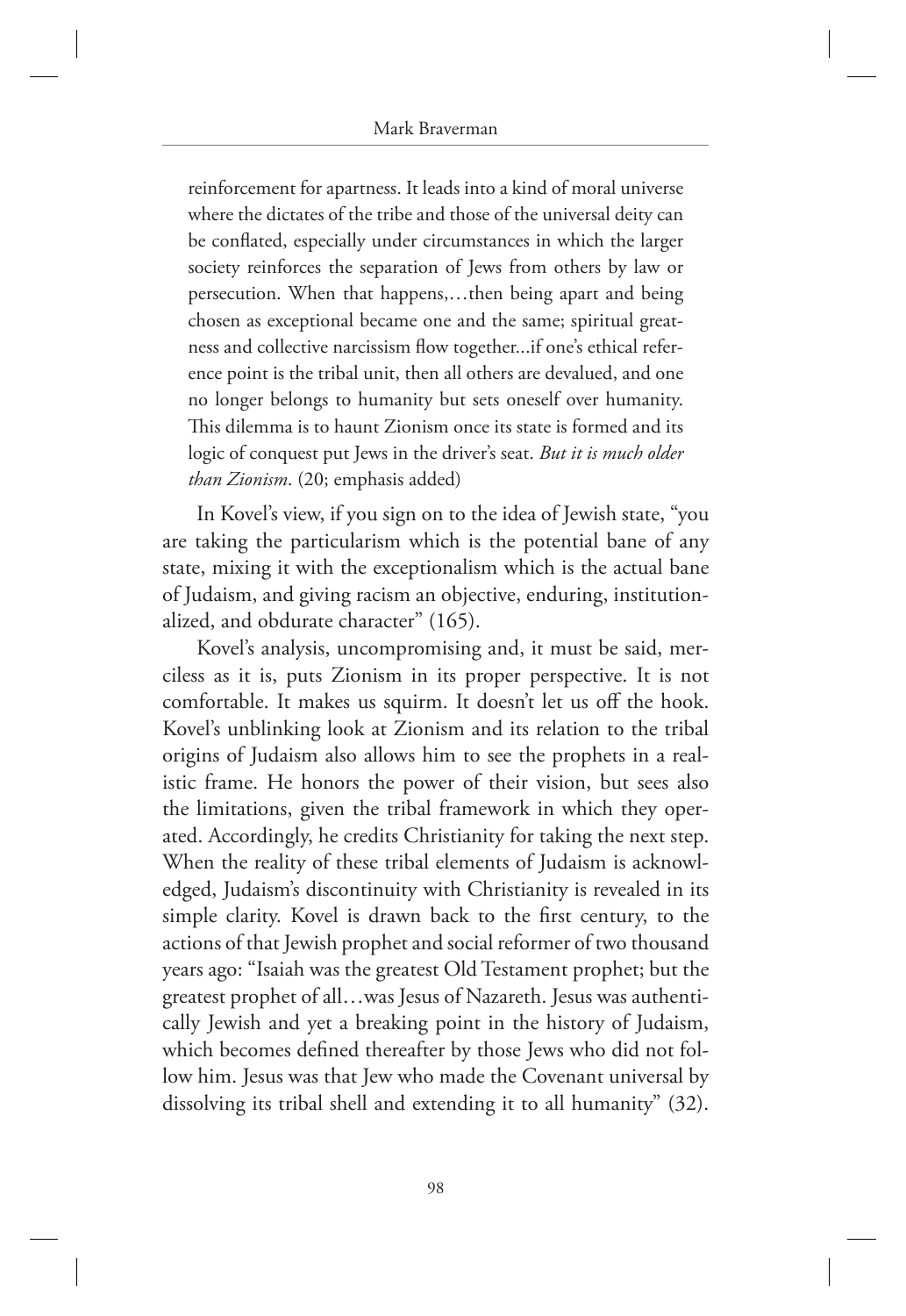In the coming chapters, we will return, in the company of contemporary Christian theologians and scholars, to Palestine of the first century. The political reality that drove the events of that time will provide the framework for understanding the challenges and opportunities facing us today.

Jewish liberation theologian Marc Ellis sets out what those challenges are. Like Jacqueline Rose, Ellis confronts the disturbing consequences of Jewish empowerment, and seeks to help us understand what drives us, what has brought us to this pass. Ellis is urgently concerned about Jewish survival. For him, however, the question is not how to preserve Jewish security in the face of a hostile world, but how Judaism in the twenty-first century can overcome the effects of having *succeeded* in achieving power and overcoming chronic victimization. Ellis echoes Walter Brueggemann and other Christian theologians who understand the role of prophecy as opposing oppressive social systems. Jews today, maintains Ellis, must find their prophetic voice in order to counteract the destructive effect of political and military success. "Will the Jewish prophetic voice survive Jewish empowerment?" he asks. "Will the prophetic word break through the numbness of the Jewish community? Can it transform the power of the Israeli state to the homeland vision of Judah Magnes and Hannah Arendt?" (2004, 205).

For Ellis, in contrast to proponents of Zionism like Hertzberg, the valence on the word "homeland" is not on the physical haven, but on the concept of coexistence in a Palestine shared with others in a pluralistic, truly democratic society. In support of this, Ellis cites the 1981 essay by Israeli journalist and author Boas Evron, "The Holocaust: Learning the Wrong Lessons." Evron takes issue with the notion that Israel exists to save Jews from another Holocaust, and that the lesson of "never again" somehow ties Israel and the necessity for a Jewish homeland to the Holocaust. He challenges the fundamental assumption, sometimes implicit and more often explicit, that the Holocaust gives meaning to Israel (i.e., protection from extermination), and Israel gives meaning (i.e., redemption) to the Holocaust.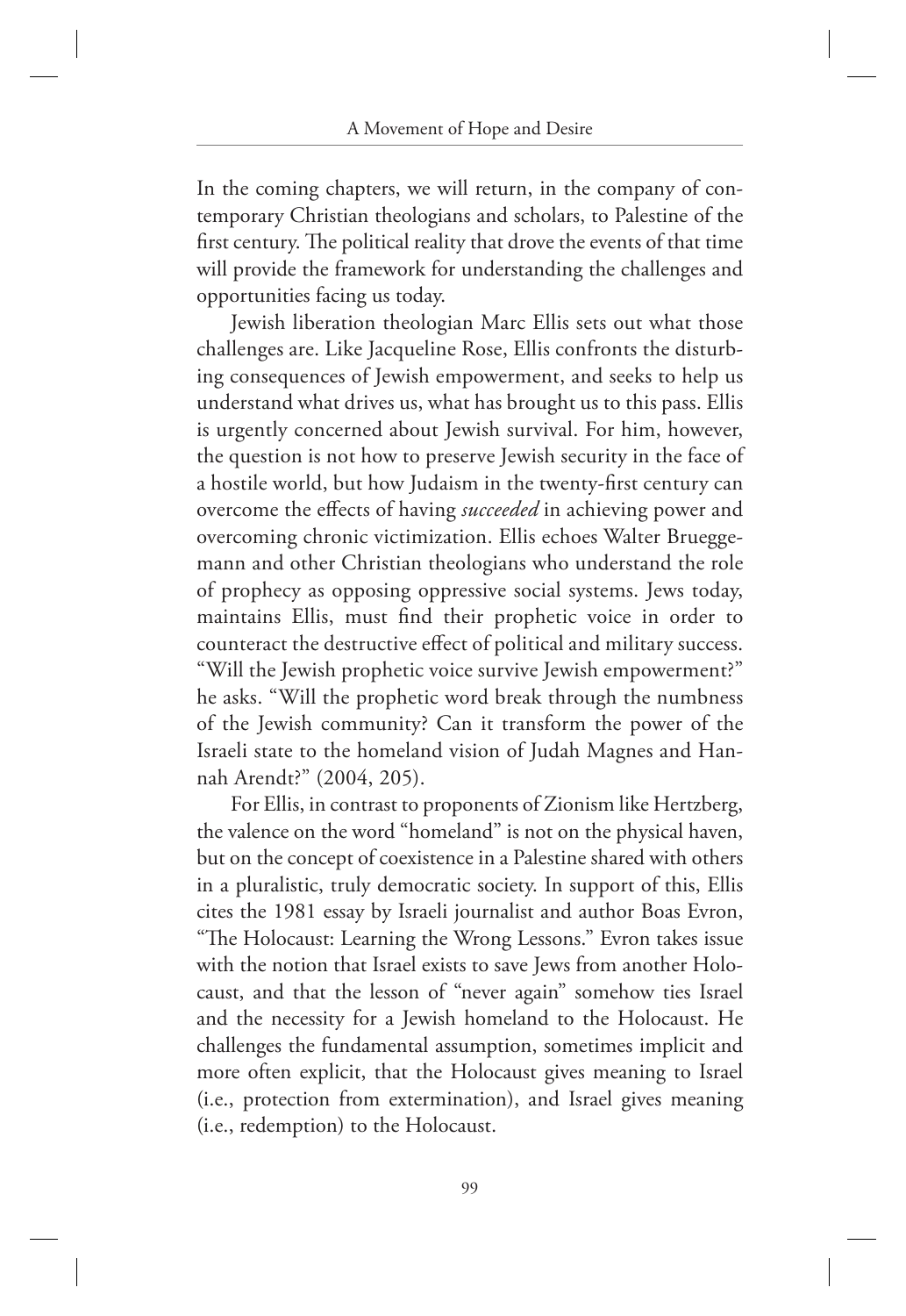We must learn a different lesson from the Holocaust, asserts Ellis, quoting Evron: "The true guarantee against ideologicallybased extermination is not military power and sovereignty but the *eradication of ideologies which remove any human group from the family of humanity*" (Evron 1981, 18; emphasis added). For Evron, continues Ellis, "the solution lies in a common struggle aimed at overcoming national differences and barriers, rather than increasing and heightening them as strong trends within Israel and the Zionist movement demand" (2004, 54).

Ellis is adamantly opposed to any role for religion allied with power, what he terms—using the prototypical Christian example—Constantinian. He prescribes this for all religious groups, not only the Jews, and shares a vision for the future in which traditional boundaries will be secondary to a common cause for social justice:

Constantinian Christianity has now been joined by Constantinian Judaism. Constantinian Islam is also a reality. Yet there are Christians, Jews, and Muslims who also oppose and suffer under Constantinianism. Could it be that those who participate in Constantinian religiosity—whether Jew, Christian or Muslim are, in effect, practicing the same religion, albeit with different symbol structures and rituals? And that those who seek community are also practicing the same religion?...Movements of justice and compassion across community and religious boundaries may be the vehicles for a better understanding of commonalities in religiosity that can no longer be defined by traditional religious labels. (217)

Ellis makes a compelling and passionate case for a renewal of Jewish life and theology based on the best of our tradition. In the course of this, he challenges the idea of a Jewish state as central even necessary—for Jewish survival, both physical and spiritual. He writes: "A practicing Jew within the liberationist perspective sees Israel as neither central nor peripheral, but rather as a necessary and flawed attempt to create an autonomous Jewish presence within the Middle East" (214). In Ellis's view, contemporary